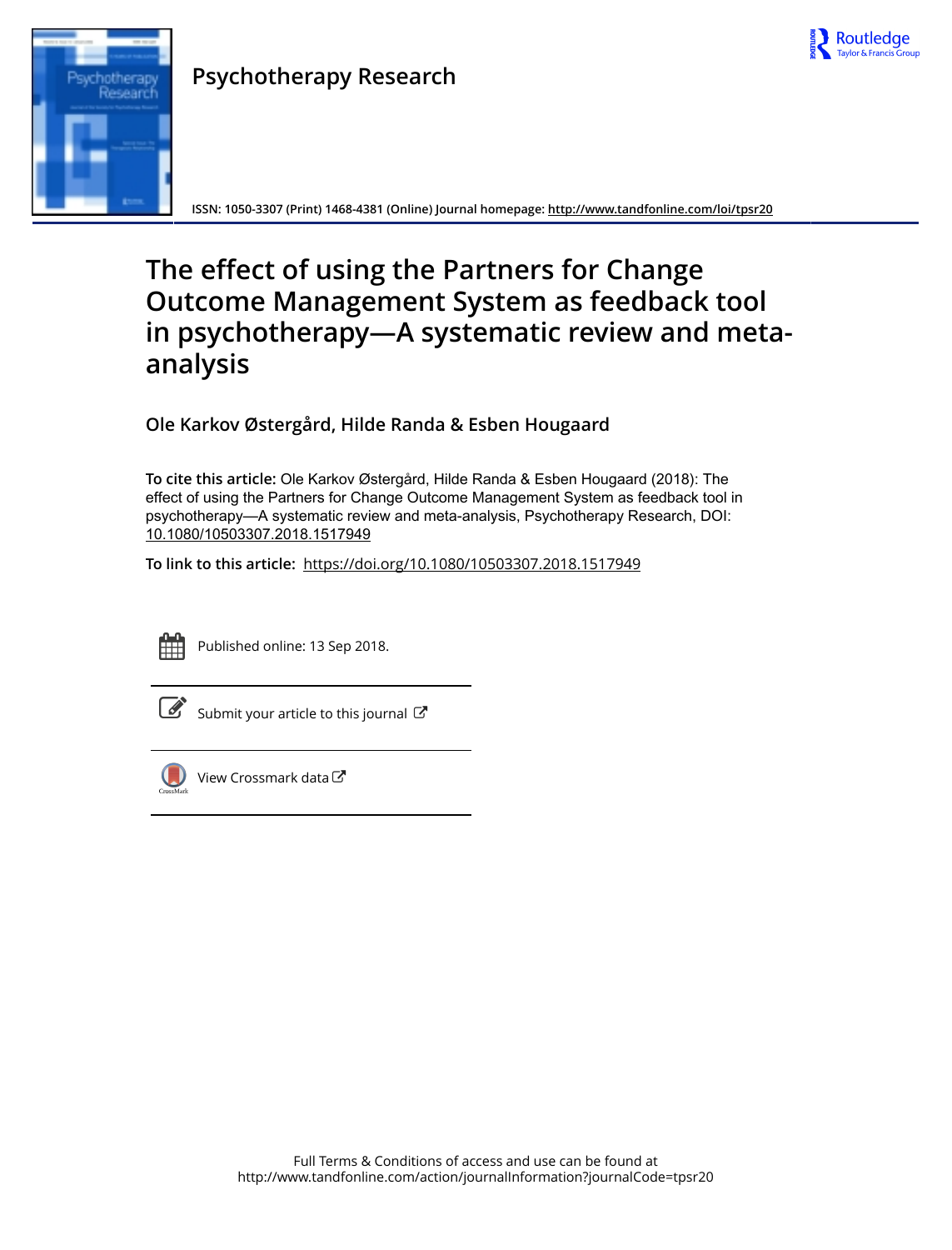### <span id="page-1-0"></span>EMPIRICAL PAPER

## The effect of using the Partners for Change Outcome Management System as feedback tool in psychotherapy—A systematic review and meta-analysis

### OLE KARKOV ØSTERGÅRD <sup>®</sup>, HILDE RANDA <sup>®</sup>, & ESBEN HOUGAARD <sup>®</sup>

Department of Psychology and Behavioural Sciences, Aarhus University, Aarhus C, Denmark

(Received 15 May 2018; revised 16 August 2018; accepted 16 August 2018)

### Abstract

Objective: The aims of the study were to evaluate the effects of using the Partners for Change Outcome Management System (PCOMS) in psychotherapy and to explore potential moderators of the effect. Method: A comprehensive literature search including grey literature was conducted to identify controlled outcome studies on the PCOMS, randomized (RCTs), or non-randomized trials (N-RCT). Results: The literature search identified 18 studies, 14 RCTs, and four N-RCTs, including altogether 2910 participants. The meta-analysis of all studies found a small overall effect of using the PCOMS on general symptoms ( $g = 0.27$ ,  $p = .001$ ). The heterogeneity of the results was substantial. Moderation analyses revealed no effect of the PCOMS in psychiatric settings ( $g = 0.10$ ,  $p = .144$ ), whereas a positive effect was found in counseling settings ( $g = 0.45$ ,  $p < .001$ ), although almost all of these studies were characterized by a positive researcher allegiance and using the PCOMS Outcome Rating Scale (ORS) as the only outcome measure. Conclusion: The meta-analysis revealed a small overall effect of using the PCOMS, but no effect in psychiatric settings. The positive results in counseling settings might be biased due to researcher allegiance and use of the ORS as the only outcome measure.

Keywords: client feedback; Partners for Change Outcome Management System (PCOMS); Routine Outcome Monitoring (ROM); psychotherapy outcome; meta-analysis

Clinical or methodological significance of this article: This first meta-analysis solely on the Partners for Change Outcome Management System (PCOMS) questions the evidence base of one of the most used Routine Outcome Management systems. We found no indication of using the PCOMS in psychiatric settings and the moderate effect in counseling settings might be biased due to positive researcher allegiance and outcome measure. There is a need for more studies, especially studies in counseling settings, using other outcome measures than the PCOMS Outcome Rating Scale.

Psychotherapy is generally found to be helpful for clients; however, many do not benefit, and dropouts are frequent. Although about 70% of all psychotherapy clients achieve reliable change, less than 50% can be considered "recovered" after treatment in the sense that they are now more similar to a normal than to a clinical population (Lambert, [2013\)](#page-14-0). In a meta-analysis, Swift and Greenberg ([2012](#page-15-0)) showed that, on average, 19.7% of all clients dropped out of psychotherapy. Previous research has indicated that a lack of early progress in therapy is a risk factor for not improving or dropping out of therapy (Lambert, [2013\)](#page-14-0). Therapists are generally poor at predicting negative outcomes of psychotherapy. For example, in a study by Hannan et al. [\(2005\)](#page-14-0), 48 therapists only predicted one of 40 student clients who were deteriorated at the end of therapy, whereas an algorithm based on questionnaire feedback was able to predict 77% of all cases correctly. Among clinicians and researchers, such findings have spurred an interest in the collection of systematic client feedback in psychotherapy.

Routine Outcome Monitoring (ROM) is a general term covering a range of different client feedback

Correspondence concerning this article should be addressed to Ole Karkov Østergård Department of Psychology and Behavioural Sciences, Aarhus University, Bartholins Allé 9, 8000 Aarhus C, Denmark. E-mail: [karkov@psy.au.dk](mailto:karkov@psy.au.dk)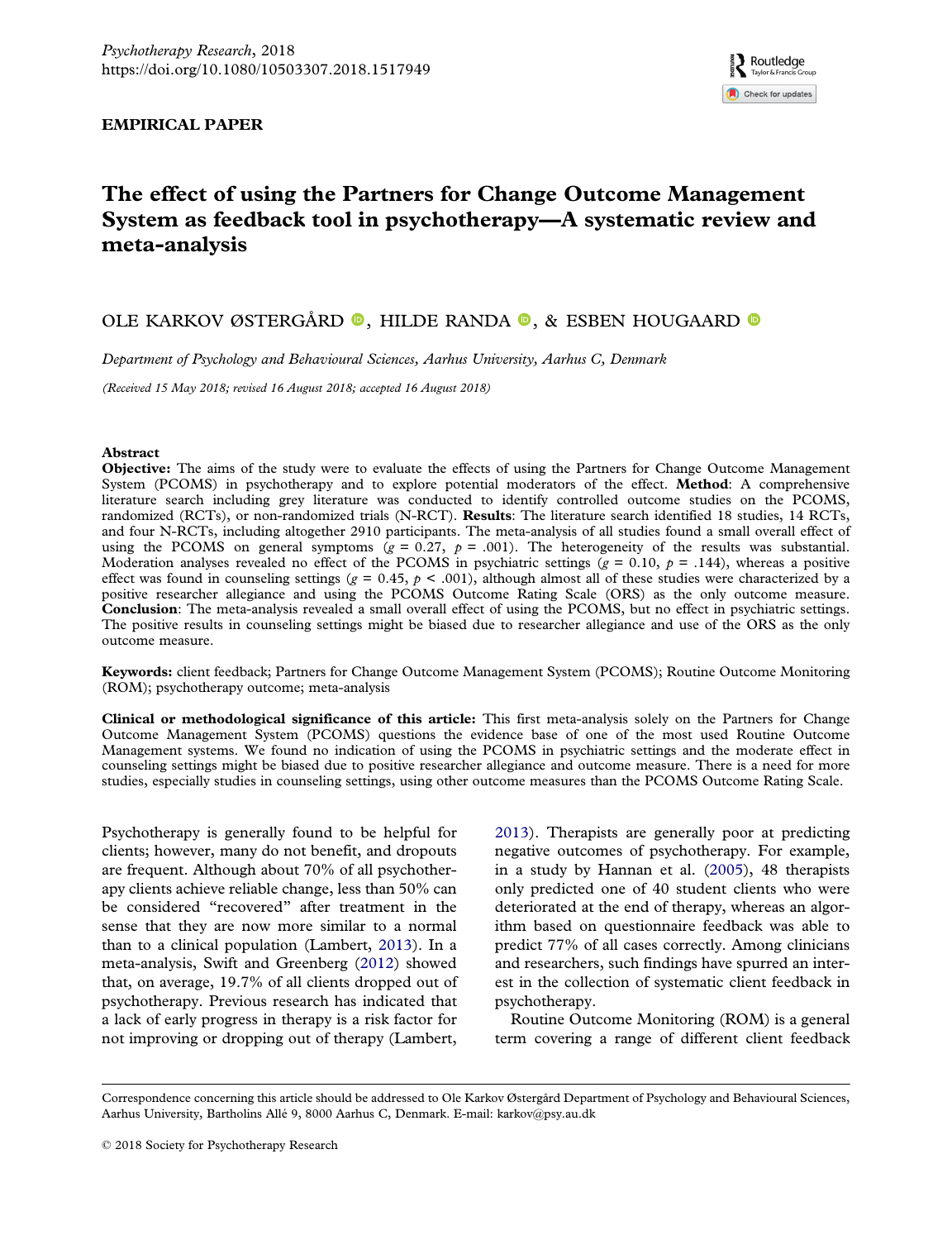<span id="page-2-0"></span>systems established to monitor the client's progress during psychotherapy through repeated measurements (Castonguay, Barkham, Lutz, & McAleavy, [2013;](#page-13-0) Lutz, de Jong, & Rubel, [2015\)](#page-15-0). Treatment progress can thus be compared with a rationally or empirically derived expected treatment response (ETR), which makes it possible to identify clients who are not improving as expected and hence at risk of a poor treatment outcome (Castonguay et al., [2013;](#page-13-0) Lutz et al., [2015](#page-15-0)). This feedback offers clinicians, and sometimes also clients, an opportunity to reflect on the course of therapy with the possibilities of making changes; for instance, trying to strengthen the therapeutic alliance, shift focus, revisit goals, or alter interventions to prevent client non-response, deterioration or dropout. ROM is rooted in a broader movement within patientfocused research (Howard, Moras, Brill, Martinovich, & Lutz, [1996](#page-14-0)) and practice-based evidence (Barkham & Margison, [2007](#page-13-0)) sharing the crucial goal of making psychotherapy in clinical practice a research-supported intervention (Lutz et al., [2015](#page-15-0)).

During the last 15–20 years, a variety of feedback systems have been developed and implemented in different places in the world; 10 of the most widely used systems are described in Drapeau [\(2012\)](#page-14-0). In England, the Clinical Outcomes in Routine Evaluation (CORE) is widely used (Barkham et al., [2001\)](#page-13-0) and in 2002 the "Child Outcomes Research Consortium" ([2018\)](#page-14-0) was founded with the goal of collecting and using evidence to improve children and young people's mental health. Although not launched as a ROM system, therapists in the program "Improving Access to Psychological Therapies" (IAPT) are supposed to receive weekly outcome-informed supervision based on session-wise measurements (Clark, [2018\)](#page-14-0). In Germany, at least two systems have been developed (Kordy, Hannöver, & Richard, [2001;](#page-14-0) Lutz, Böhnke, & Köck, [2011](#page-15-0)), and in Australia, a nationwide program of ROM was implemented in 2000 (Burgess et al., [2009\)](#page-13-0). In the Netherlands, ROM is also widely used, for example, within the fields of anxiety and affective disorders (de Beurs et al., [2011](#page-14-0)) and psychosis (Tasma et al., [2016\)](#page-15-0). The Outcome Questionnaire 45 (OQ-45; Lambert et al., [2004](#page-15-0)) has been widely used and researched in the USA (Lambert et al., [2002\)](#page-15-0), in the Netherlands (de Jong, van Sluis, Nugter, Heiser, & Spinhoven, [2012\)](#page-14-0), as well as in Norway (Amble, Gude, Stubdal, Andersen, & Wampold, [2015\)](#page-13-0). The Partners for Change Outcome Management System (PCOMS; Miller & Duncan, [2004](#page-15-0)) is also widely researched and used, both in the USA (e.g., Reese, Norsworthy, & Rowlands, [2009a](#page-15-0), [2009b](#page-15-0)), Norway (e.g., Anker, Duncan, & Sparks, [2009\)](#page-13-0), the Netherlands (e.g., Janse, de Jong, van Dijk,

Hutschemaekers, & Verbraak, [2017\)](#page-14-0), Ireland (Murphy, Rashleigh, & Timulak, [2012\)](#page-15-0), Australia (Hansen, Howe, Sutton, & Ronan, [2015\)](#page-14-0), China (She et al., [2018\)](#page-15-0), and Denmark (Davidsen et al., [2017\)](#page-14-0). In February 2018, a total of 92 partners or certificated PCOMS trainers from 14 different countries were registered at the homepage of the S. D. Miller initiated project the "International Center for Clinical Excellence" ([2018](#page-14-0)) or at the homepage of the B. L. Duncan launched "Heart and Soul of Change Project" [\(2018](#page-14-0)). B. L. Duncan (personal communication, February 7, 2018) stated that their system had about 30000 individual licenses, more than 1000 group licenses, and over a million administrations in databases across 20 countries. S. D. Miller (personal communication, February 7, 2018) informed that about 45000 therapists were registered users of their system, excluding group licenses.

The PCOMS makes use of two four-item feedback measures, the Outcome Rating Scale (ORS), focusing on the client's level of general well-being or distress; and the Session Rating Scale (SRS), focusing on the therapeutic alliance. The ORS measures well-being on four dimensions (individual, interpersonal, social, and overall), and the SRS measures the alliance on four dimensions (relationship, goal, method, and overall). Both measures consist of four visual analog scales with 10 cm long lines; the client places a mark on a paper-and-pencil or a tablet (electronic) version of the scales. The scales are summed up to a total ORS or SRS score ranging from 0 to 40. The ORS is administered at the beginning of each session by asking the client to cover the last week (first session) or period since the last session. The client completes the SRS at the end of each session. It takes 1–3 minutes to administer each scale.

Both PCOMS's scales have acceptable psychometric properties. For the ORS, the internal consistency has been reported in at least 14 studies with Cronbach's alphas ranging from .81 (Seidel, Andrews, Owen, Miller, & Buccino, [2017](#page-15-0)) to .93 (Miller, Duncan, Brown, Sparks, & Claud, [2003\)](#page-15-0). The convergent validity between the ORS total score and the OQ-45 total score has been estimated in at least four studies with correlations between .57 (Bringhurst, Watson, Miller, & Duncan, [2006\)](#page-13-0) and .76 (Campbell & Hemsley, [2009](#page-13-0)). The test-retest reliability has been reported in at least four non-clinical samples as correlations ranging from .66 (Miller et al., [2003\)](#page-15-0) to .80 (Bringhurst et al., [2006](#page-13-0)). The SRS has psychometric properties comparable to that of the ORS (See Duncan & Reese, [2015](#page-14-0)). The PCOMS manual (Miller & Duncan, [2004\)](#page-15-0) established a clinical cutoff score for adults at 25 points for the ORS total scale and a reliable change index (RCI) of 5 points according to the criteria of Jacobson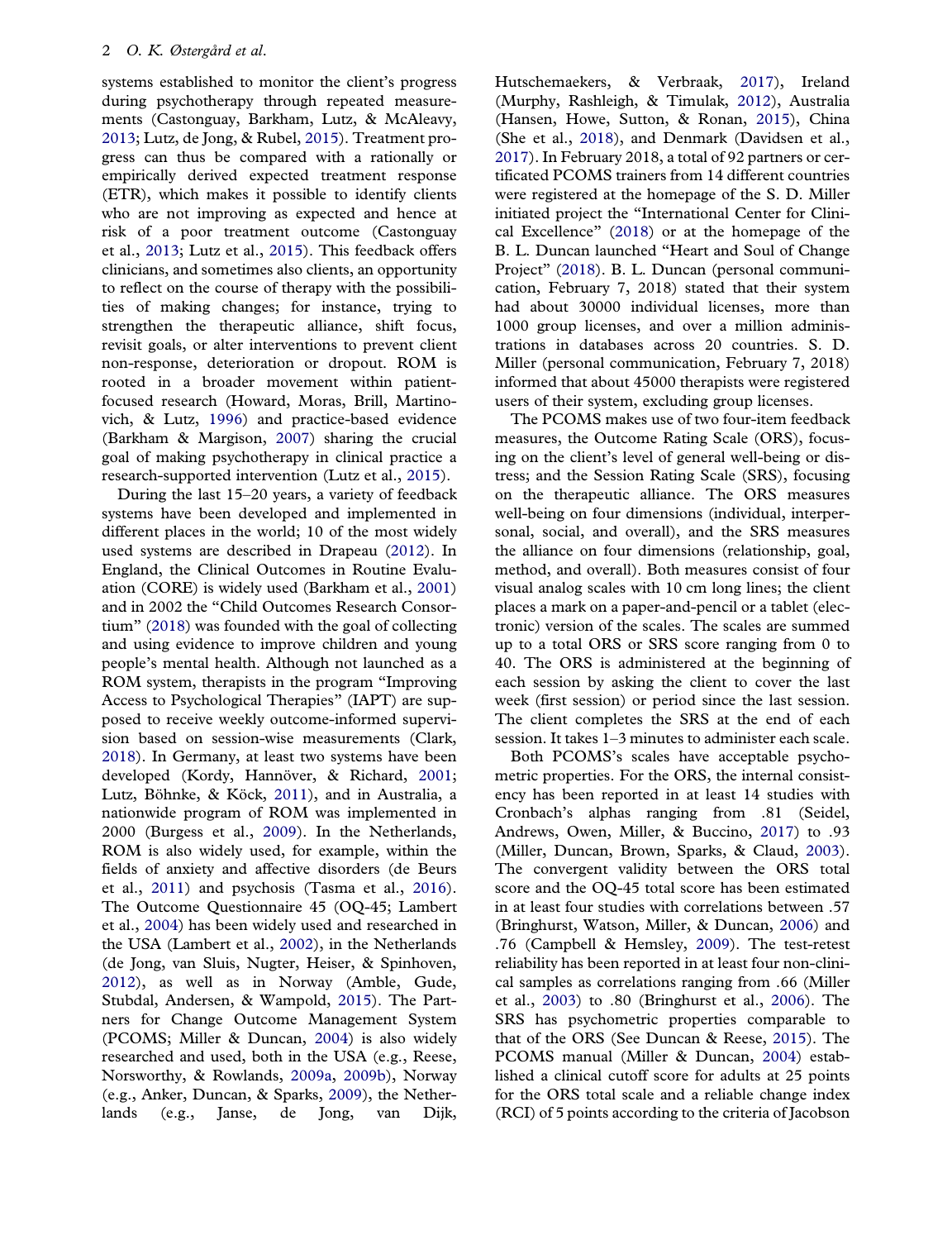<span id="page-3-0"></span>and Truax [\(1991\)](#page-14-0). This makes it possible to use the following classification of clients: clinically significant change, reliable change, no change, or deterioration. The clients were defined as not-on-track (NOT) of a good outcome early in psychotherapy if they had not achieved at least a 5-point increase on the ORS total scale in session three. In addition, the ETR was empirically derived from the client's initial ORS score by comparing the score to the (average) treatment response of previously treated clients (as a function of their initial ORS scores). The main purpose of these calculations is to serve as a benchmark and to inform the therapist–client discussion of treatment progress. Different web-based systems have been developed in order to make the ETR immediately available for therapist and client. The apparent simplicity and ease of administration of the PCOMS makes it an attractive choice as a systematic client feedback tool in psychotherapy.

Most often ROM has been evaluated in its generic form without distinguishing between the different systems. Collecting client feedback in psychotherapy was recommended in the American Psychological Association's [\(2006\)](#page-13-0) manifesto on evidence-based practice and considered "demonstrably effective" by the APA interdivisional task force on evidencebased therapy relationships (Norcross, [2011;](#page-15-0) Norcross & Wampold, [2011\)](#page-15-0). However, the ROM systems differ in many ways. The PCOMS measures outcome as well-being on visual analog scales and not as symptoms on Likert scales. The PCOMS's scales are completed in the sessions and feedback is given immediately both to the therapist and client. The PCOMS measures the therapeutic alliance in each session, whereas Lambert's [\(2015\)](#page-15-0) OQ-system only measures the alliance (plus motivation, social support, and stressful life events) when the client is NOT. Finally, the PCOMS does not offer specific clinical guidelines for NOT clients, as the Clinical Support Tools in the OQ-system. These distinctive characteristics of the PCOMS and its simplicity and widespread use are arguments for performing a meta-analysis specifically on the PCOMS.

The PCOMS has been included in three meta-analyses on feedback systems in psychotherapy. The meta-analysis by Lambert and Shimokawa [\(2011a,](#page-15-0) [2011b](#page-15-0)) was conducted as part of the interdivisional task force (Norcross, [2011](#page-15-0)) and included three studies on the PCOMS in addition to the six studies on the OQ-45 (previously analyzed in Shimokawa, Lambert, and Smart [\(2010\)](#page-15-0)). The PCOMS enhanced post-treatment outcome with an incremental effect size (ES) of  $g = 0.48$  for all treated clients, whereas the OQ-45 achieved an ES of 0.53 when only NOT clients were included. Both systems halved the number of clients who deteriorated. In

their Cochrane Report on ROM in individual psychotherapy for common mental health disorders, Kendrick et al. [\(2016\)](#page-14-0) included 12 RCTs, nine with the OQ-45 and three with the PCOMS (of which two were also in Lambert & Shimokawa, [2011a](#page-15-0), [2011b](#page-15-0)). They found no significant differences in outcome between the feedback and the control group ( $g = 0.09$ ,  $p = .10$ ). No separate analysis was performed on the PCOMS. In their meta-analysis, Tam and Ronan [\(2017](#page-15-0)) included only feedback studies from youth samples (10–19 years) and found a small positive effect of feedback with an ES of  $g = 0.20$  for the four RCTs (including two studies on the PCOMS). The PCOMS has been included in the National Registry of Evidence-based Programs and Practices of the Substance Abuse and Mental Health Administration (SAMHSA, [2017](#page-15-0)). The previous meta-analyses dealt with ROM in general and included only a few studies on the PCOMS.

Several moderators of the results of using client feedback, including the PCOMS, have been suggested. Thus, some authors have argued that it could be challenging to use the PCOMS in the treatment of more severely disordered clients, since such clients might prefer expert advice and find it difficult to reflect on and discuss the feedback (e.g., van Oenen et al., [2016\)](#page-15-0). Other researchers have questioned the validity of the ORS as an outcome measure and found that the ORS yields larger ESs than other outcome measures (Janse, Boezen-Hilberdink, van Dijk, Verbraak, & Hutschemaekers, [2014](#page-14-0); Rise, Eriksen, Grimstad, & Steinsbekk, [2016;](#page-15-0) Seidel et al., [2017](#page-15-0)). The ORS is usually completed in the presence of the therapist, which might lead to social desirability effects due to the clients' wish to please the therapist and portray themselves or the therapist in a more positive light. Therapist fidelity (adherence and competence) and amount of prior training or supervision during therapy have also been claimed to be crucial for the effectiveness of ROM (de Jong, [2016;](#page-14-0) Duncan & Reese, [2015;](#page-14-0) She et al., [2018\)](#page-15-0). Finally, meta-analyses have consistently found a moderate association between researcher allegiance and outcome in psychotherapy research (e.g., Munder, Brütsch, Leonhart, Gerger, & Barth,  $2013$ ;  $r = 0.26$ ).

The aims of the present meta-analysis are to evaluate the effects of using the PCOMS as a feedback tool in psychotherapy, overall and specifically for NOT clients, and to explore potential moderators of the overall effect. The following pre-specified moderators were planned to be investigated (Østergård, Randa, & Hougaard, [2017](#page-15-0)): (1) Study design, RCT vs. N-RCT, (2) use of the ORS as outcome measure, (3) treatment setting (psychiatric vs. counseling), (4) treatment format (individual vs. couple vs. group),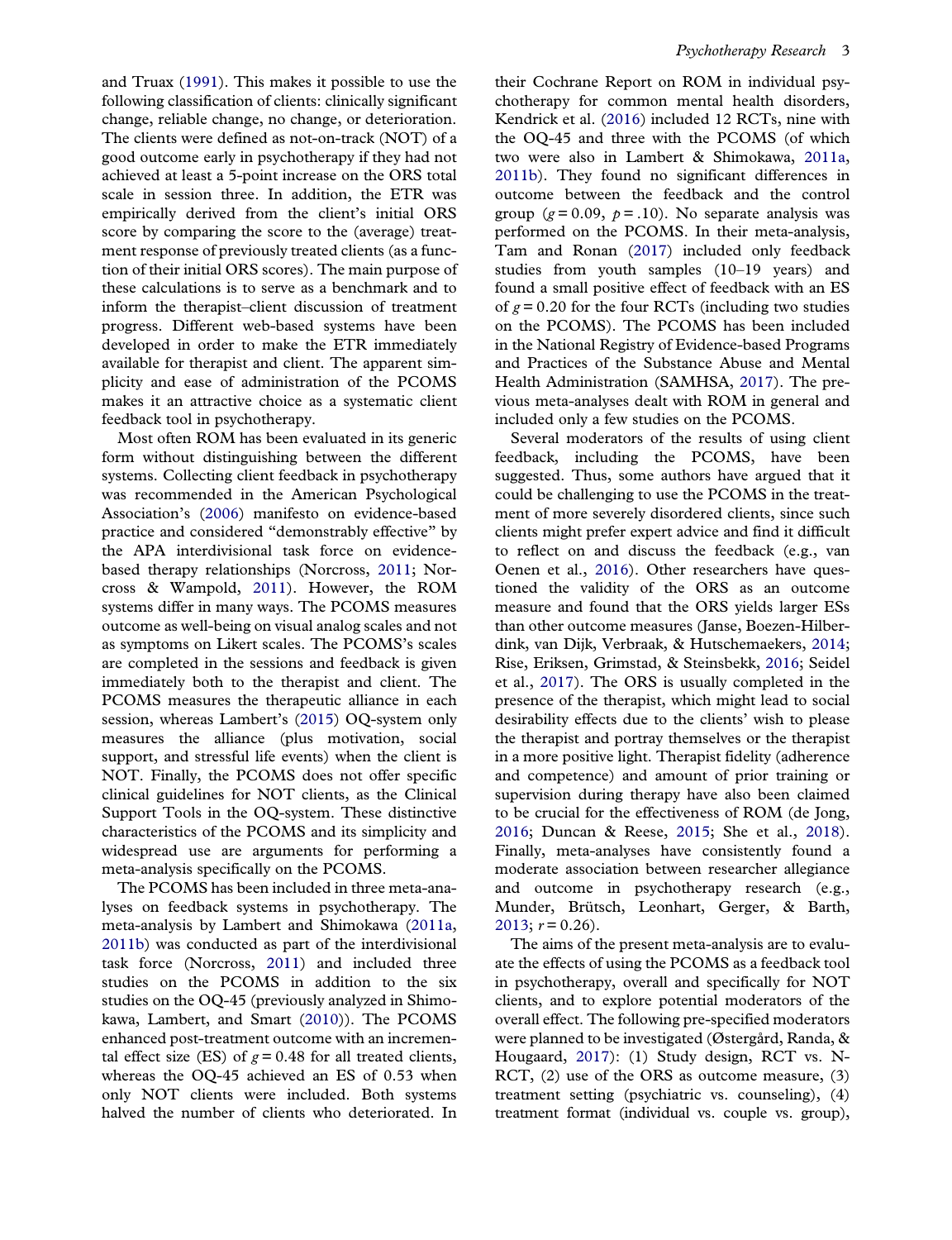<span id="page-4-0"></span>(5) therapists' theoretical approach, (5) researcher allegiance, (6) therapist training and supervision in the PCOMS, (7) client age, and (8) treatment duration.

### Method

The study was conducted in accordance with the Preferred Reporting Items for Systematic Reviews and Meta-Analyses (PRISMA) recommendations (Moher, Liberati, Tetzlaff, & Altman, [2009\)](#page-15-0). A prestudy protocol was published (Østergård et al., [2017\)](#page-15-0). All statistical analyses were performed with Comprehensive Meta-Analysis, version 3 ([2014\)](#page-14-0).

### Inclusion Criteria

To be included in the meta-analysis, studies had to deal with the PCOMS and be either a randomized controlled trial (RCT) or a group comparison study without randomization (N-RCT). The experimental condition had to include the PCOMS as an "addon intervention" to an intervention without the PCOMS in the control condition. The intervention could be of any theoretical orientation (including eclectic or not specified), modality (individual, group, family, internet/phone), and treatment setting (primary care, student counseling center, psychiatric ward). Participants should be clients seeking help for their problems with no restrictions as to age, gender, ethnicity, or diagnoses. Contrary to the initially published protocol, we decided to include two studies using the ORS without the SRS in the intervention arm and to run a sensitivity analysis to test whether full implementation of PCOMS (i.e., both the ORS and the SRS) would make a difference with regard to treatment effect.

### Search Strategy

The electronic databases of PsycINFO, PubMed, SCOPUS, EMBASE, and the Cochrane Central Register of Controlled Trials (CENTRAL) were searched using the following keywords: "PCOMS" OR "Partners for change" OR "Outcome Rating Scale" OR "client feedback" OR "feedback informed" OR "outcome informed" OR "routine outcome monitoring" OR "continuous outcome monitoring" OR "continuous outcome assessment". The search was restricted to studies published in 2000 or later as the PCOMS did not appear until 2000 (Duncan, [2012\)](#page-14-0). The search was not restricted by language.

Grey literature, including dissertations, was searched through the ProQuest Dissertation & Theses database, the OpenSIGLE (former SIGLE), the database of the Healthcare Management Information Consortium (HMIC), Google Scholar (top 100 hits) and Google.com by use of the keywords: "PCOMS" OR "partners for change." Clinical trials were searched using the World Health Organization's trials portal (ICTRP), and ClinicalTrials.gov. Unpublished studies were requested from known researchers within the field: B. L. Duncan and the 26 leaders and trainers from the "Heart and Soul of Change Project" [\(2017](#page-14-0)), S. D. Miller and all subscribers to the discussion forum of the "International Center for Clinical Excellence" ([2017](#page-14-0)), and the 30 founding members of the "International Network Supporting Psychotherapy Innovation and Research into Effectiveness" (INSPIRE, personal communication, August 22, 2017).

For the database search, the first and the second author independently conducted the literature search and study selection using the web-based systematic review software Covidence ([2017\)](#page-14-0). Disagreements  $(n=3)$  were resolved through discussion. In addition, a backward search was conducted using reference lists of identified articles and systematic reviews together with a forward search using citation tracking until no additional relevant articles were identified (including unpublished and in-press citations). The first author performed this citation tracking and the search for grey literature.

The searches were conducted on June 15 and rerun on December 6, 2017, just before the final analyses. The first author e-mailed the corresponding authors to all the primary studies asking for relevant information not reported in the publications. The search strategies are available at Østergård et al. ([2017](#page-15-0)).

### Primary and Secondary Outcomes

Due to comparability, we preferred outcome measures in the form of general symptoms or distress scales. The primary outcome measures were prioritized as follows: (1) A generic outcome measure of general symptoms or distress, such as the Global Severity Index (GSI) on versions of the Symptom Checklist (SCL; Derogatis, [1992\)](#page-14-0), or the mean score on OQ-45 (Lambert et al., [2004](#page-15-0)). (2) If the study did not report a generic outcome, a standardized mean of all symptomatic outcome measures was calculated. (3) If the study reported neither 1 nor 2, the ORS was used as the primary outcome.

Secondary outcomes were planned to include: (1) Number of dropouts, (2) number of deteriorated clients, (3) mean number of psychotherapy sessions, (4) social functioning, self-report, (5) social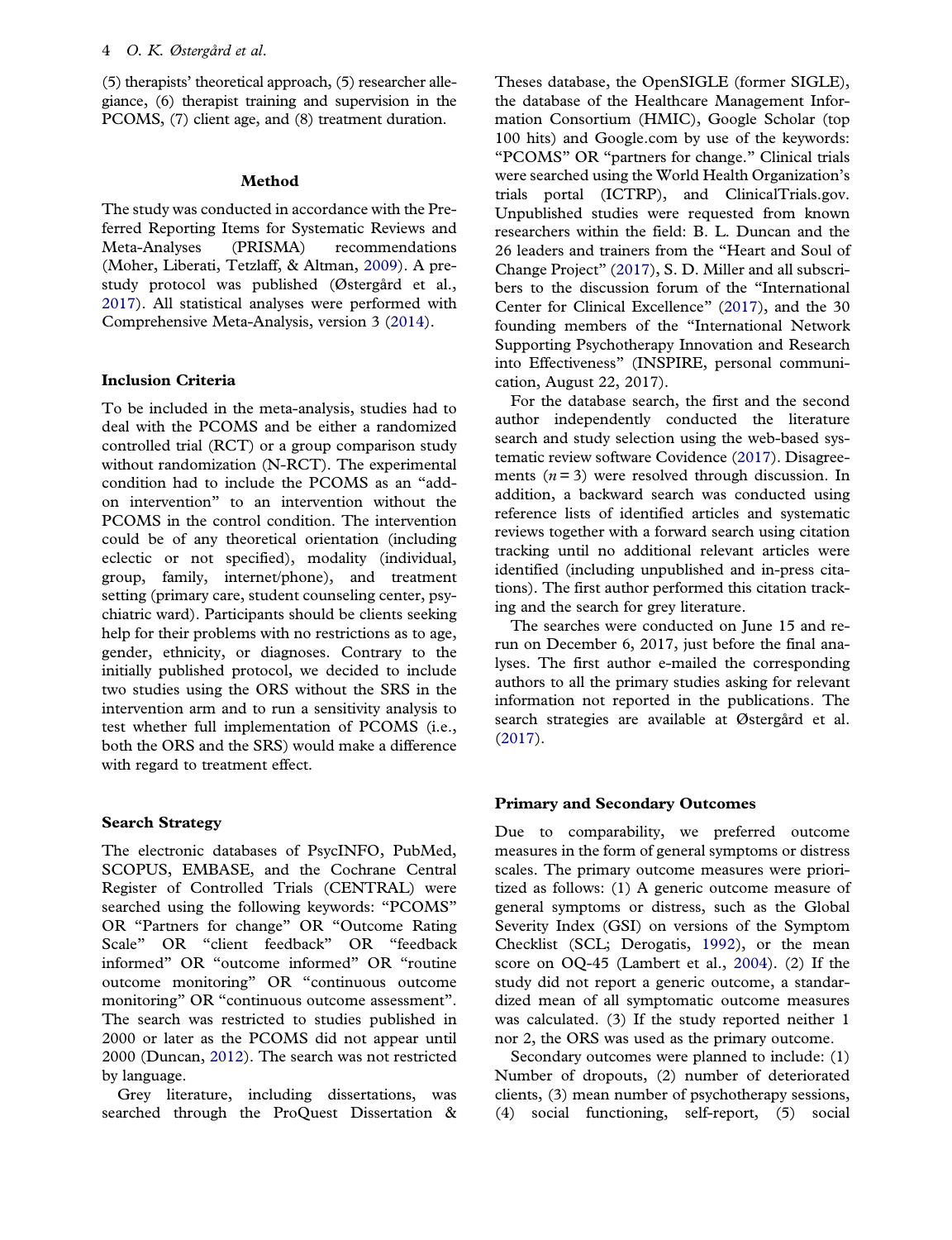<span id="page-5-0"></span>functioning, objective measured, for example, completion or dropout of higher education, (loss of) employment, and divorce rate, and, finally,  $(6)$ costs, defined as direct costs of implementing and using the PCOMS.

### Assessment of Risk of Bias

The first and third author independently assessed the risk of bias for the studies using the criteria from the Cochrane Handbook for Systematic Reviews of Interventions (Higgins, Altman, & Sterne, [2011\)](#page-14-0). The Cochrane risk of bias assessment tool has seven potential sources of bias: random sequence generation, allocation concealment, blinding of participants, blinding of outcome assessment, incomplete outcome data, selective reporting, and other bias. We judged the risk of bias for each of these dimensions as high, low or unclear and justified our judgment in a risk of bias table. Disagreements between the raters  $(n = 18 (14.29\%)$  were discussed until a negotiated conclusion was reached.

### Analytical Strategy

Effect Sizes. The ESs for continuous outcomes were calculated as the standardized difference in means according to the formula  $d = (M_{\text{pre1}} - M_{\text{post1}})$  $-(M_{\text{pre2}} - M_{\text{post2}})/SD_{\text{ChangePooled}}$  where  $(M_{\text{pre1}} M_{\text{post1}}$ ) is the mean difference in the control group and  $(M_{pre2} - M_{post2})$  is the mean difference in the PCOMS group, and SD<sub>ChangePooled</sub> =  $\sqrt{((n_1-1))^*}$  $SD_{\text{Change1}}^2 + (n_2 - 1)$  \*  $SD_{\text{Change2}}^2 / (n_1 + n_2 - 2))$ . Since the calculation of  $SD_{change}$  requires knowledge of the pre–post correlations, which were not reported, we imputed a conservative estimate of  $r = 0.5$ . This calculation, based on differences between pre- and post-scores, is less sensitive to pre-treatment differences than ESs based on post-scores (Borenstein, Hedges, Higgins, & Rothstein, [2009](#page-13-0)). Hedges' g correction was used to correct for possible bias due to small sample size. A positive ES indicates that the PCOMS group did better than the control group. ES estimates were aggregated across studies, adopting a random effects model, which allows for a distribution of true effects across studies (Borenstein, Hedges, Higgins, & Rothstein, [2010\)](#page-13-0). ES parameters for individual studies were treated as if they were a random sample from a larger population, thus allowing for generalizations beyond the observed studies (Hedges & Vevea, [1998](#page-14-0)). In the random effects model, the weight assigned to each study is based on the inverse variance including both the within-study and the between-study variance, thus assigning relatively more weight to small studies in the estimation of mean ES. For dichotomous outcomes (i.e., dropout, deterioration) ESs were calculated as odds ratio (OR). Completer data were used in the meta-analyses because an intention to treat analysis (ITT) was only reported in three primary studies (Davidsen et al., [2017](#page-14-0); Rise et al., [2016](#page-15-0); van Oenen et al., [2016](#page-15-0)).

Heterogeneity Analyses. Heterogeneity was examined using  $Q, I^2$  and  $T^2$  statistics and the prediction interval (PI). Q was calculated as the distance of each study from the mean effect and is used to test for significant heterogeneity.  $I^2$  is an estimate of the proportion of true variance between studies compared to variation due to sampling error. Thus,  $I^2$ tells us what proportion of variance would remain if we could remove sampling error (Higgins, Thomp-son, Deeks, & Altman, [2003](#page-14-0)).  $I^2$  values of 0%, 25%, 50%, and 75% are usually considered negligible, low, moderate, and high, respectively (Higgins & Thompson, [2002\)](#page-14-0). However, this interpretation has been questioned, also by Higgins in Borenstein, Higgins, Hedges, and Rothstein ([2017](#page-13-0)).  $T^2$  is an estimate of the variance of true effects. Hence,  $T$  is the standard deviation of true effects. T can be used to calculate the PI, which estimates how widely the true effect varies in different populations around the mean (Borenstein et al., [2017\)](#page-13-0). Borenstein et al. ([2017](#page-13-0)) argued that the PI should supplement, if not replace,  $I^{\bar{2}}$  as an estimation of heterogeneity. To avoid confusion, the PI is not the same as the confidence interval (CI). The CI tells us how precisely the mean ES has been estimated. It is a property of the sample and depends on the number of studies in the analyses (with more studies we can estimate the mean more precisely). By contrast, the PI is an index of dispersion that estimates how widely the effect varies across populations. The PI is not related to the number of studies. The true effect size falls within the range of the PI for 95% of all populations (randomly sampled from the same universe of populations as those included in the meta-analysis). Thus, in this meta-analysis, the PI will be used to evaluate whether the mean effect size can be generalized to all populations, or if a wide dispersion in effect across populations should be expected when using the PCOMS.

Moderation Analyses. Explorative moderation analyses were conducted with subgroup analyses for the categorical variables and with meta-regression for the continuous variables. The moderation analyses were restricted to the primary outcome. Subgroups were combined using a random effects model allowing for some true variation in effects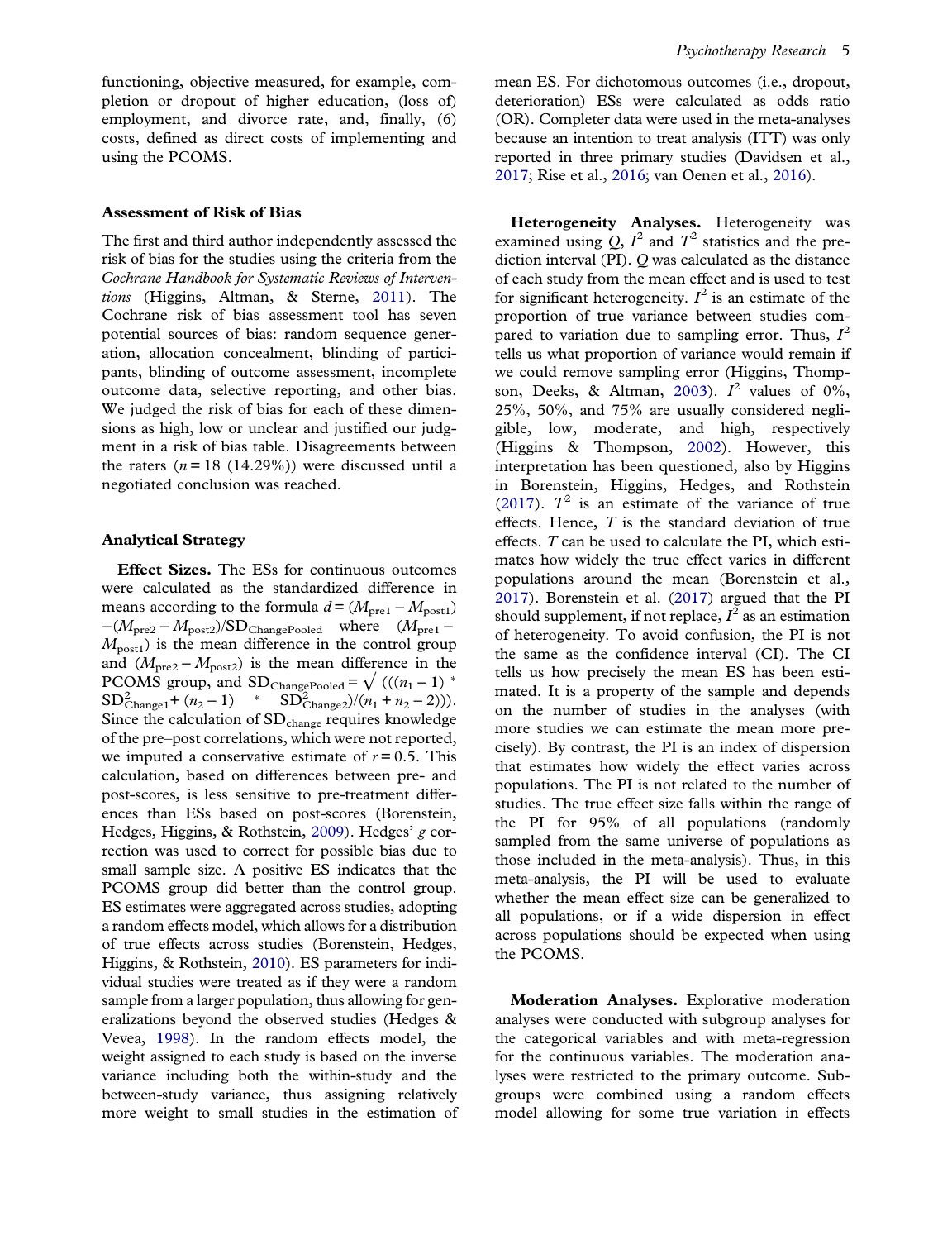### <span id="page-6-0"></span>6 O. K. Østergård et al.

within subgroups. The within-group estimation of  $T^2$ was pooled because we assumed that the true studyto-study dispersion was the same within all subgroups and because the number of studies within subgroups was too small to yield an acceptably accurate estimate of  $T^2$  without pooling (Borenstein et al., [2009](#page-13-0)). The meta-regression analyses were based on a random effects model and estimated with the method of moments yielding a  $Q$  statistics comparable to that of the chosen method of subgroup analyses. For both categorical and continuous variables, the  $R^2$ analog, defined as the total between-study variance explained by the moderator, was calculated based on the meta-regression matrix (Borenstein et al., [2009\)](#page-13-0).

The analyses were performed only if at least three studies could be included in the regression analyses, and in each subgroup in the subgroup comparisons. Moderators were investigated for overlap (multi-collinearity) before deciding whether or not to conduct moderation analysis and multivariate regression analysis.

Researcher allegiance was defined as positive if at least one of the study authors was registered as partner or certificated trainer at the "International Center for Clinical Excellence" ([2017](#page-14-0)) or the "Heart and Soul of Change Project" ([2017](#page-14-0)), and otherwise as neutral. Treatment dropout was defined as unplanned endings (client canceled or failed to attend).

Sensitivity Analyses. The goal of the sensitivity analyses was to investigate how the result might have changed if different inclusion criteria had been used. Significant outcome and moderation analyses were performed with RCTs only. The primary outcome analysis was re-run with and without studies using the ORS only (and not the SRS), with and without unpublished studies, and, finally, with and without studies with Z-values  $\geq 2$  below or above the mean to test for the impact of outlier studies.

Type of Outcome Measure. Post-hoc, it was decided to explore a potential difference in ES depending on the type of outcome measure by comparing the ES calculated from the ORS and a generic symptom measures for all studies which reported both types of outcome.

Not-on-track Clients. The primary outcome was analyzed separately for NOT clients. The definition of NOT followed the slightly different definitions in the primary studies; two studies defined NOT as clients who at session three had not made a specified increase

at the ORS, at least six points in She et al. ([2018\)](#page-15-0) and five points in Reese et al. [\(2009b](#page-15-0)) as suggested in the PCOMS manual (Miller & Duncan, [2004\)](#page-15-0). Two other studies used the same five-point criteria, but Davidsen et al. [\(2017\)](#page-14-0) also included clients who at some point in treatment had deteriorated by at least five ORS points, and Janse et al. [\(2017](#page-14-0)) calculated NOT in session four or five. One study defined NOT as an ORS score below percentile 50 in the ETR trajectory at session three (Murphy et al., [2012\)](#page-15-0).

Publication Bias. Publication bias was visually inspected using funnel plots and statistically tested with Egger's test (Egger, Smith, Schneider, & Minder, [1997](#page-14-0)) and the Trim and Fill method by Duval and Tweedie ([2000](#page-14-0)). Egger's test is a regression test of the funnel plot asymmetry testing the association between the estimated intervention effect and study size (measured as the within-study standard error of the effect). The Trim and Fill method was used to plot the number of missing studies needed to make the funnel plot symmetrical and, if necessary, to adjust the overall ES accordingly. A random effect model was used to look for missing studies to the left of the mean. Cumulative analysis was used to assess the potential impact of bias and to evaluate the robustness of the effect size (Borenstein et al., [2009](#page-13-0)). Cumulative meta-analysis was performed by cumulatively adding each study after sorting the studies by standard errors from the most precise to the least precise. If the effect size point estimate did shift when the least precise (typically smaller) studies were added, this was interpreted as an indication of bias.

### Results

In total, 18 studies were included in the analyses. The study identification and selection process is illustrated in [Figure 1](#page-7-0).

### Characteristics of Studies

Characteristics of studies are seen in [Table 1](#page-8-0). Fourteen studies were RCTs, and four studies were N-RCTs. In 14 of the studies, the same therapists treated patients in both the PCOMS and the control condition, whereas four studies (Reese et al., [2009b](#page-15-0); Reese, Toland, Slone, & Norsworthy, [2010;](#page-15-0) Rise et al., [2016;](#page-15-0) Winkelhorst, Hafkenscheid, & de Groot, [2013\)](#page-15-0) used different therapists in the two conditions. The total number of participants included in the meta-analysis was 2910. Study sample size ranged from 39 to 741 with a mean of 161.7. Ten studies were from psychiatric settings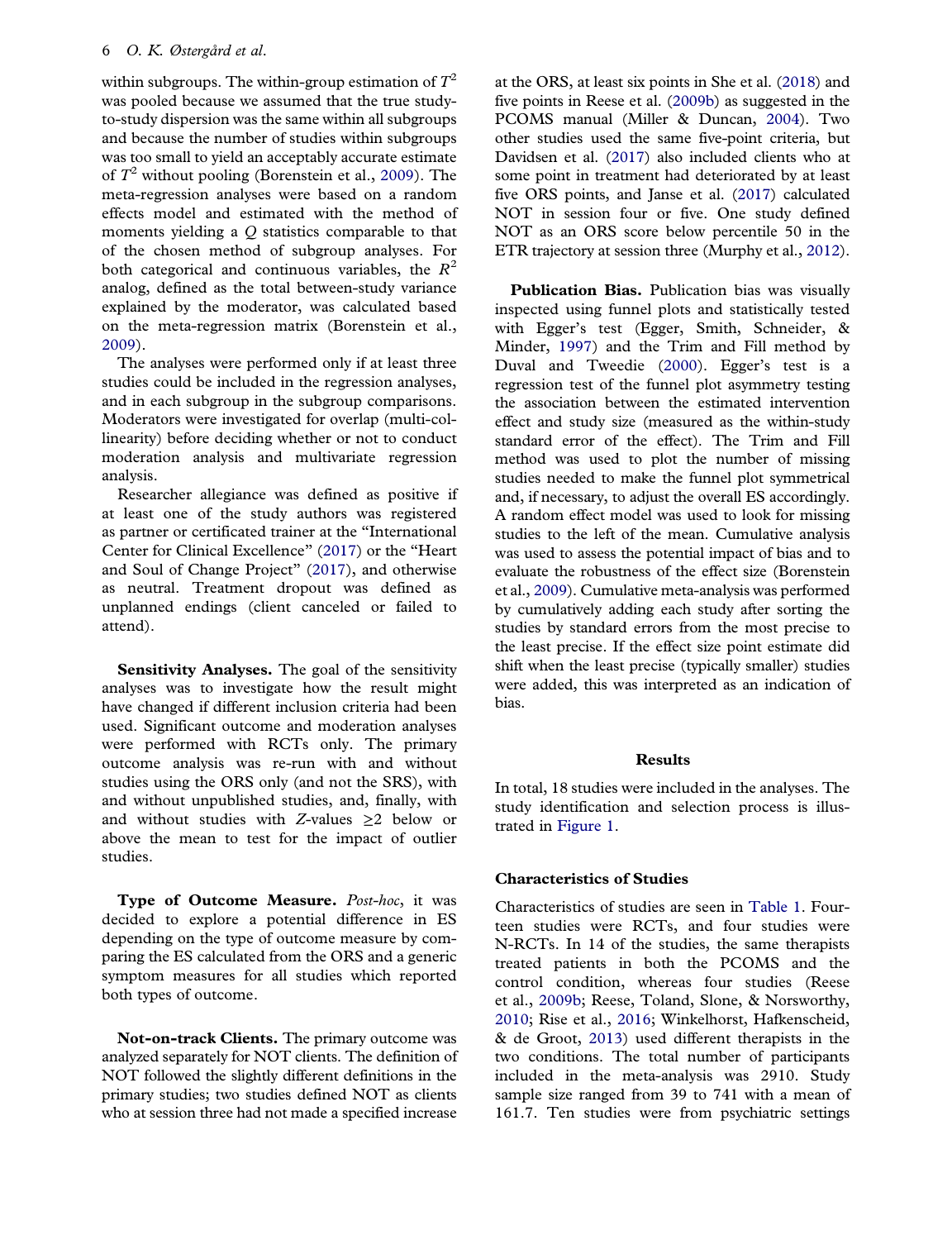<span id="page-7-0"></span>

Figure 1. Flowchart of study identification and selection. PCOMS = Partners for Change Outcome Management System.

and included eight psychiatric outpatient services for adults and two for youths. Eight studies were from counseling settings and included four student counseling services, two university graduate training clinics, one family counseling clinic, and one military substance abuse counseling center. The participants had a variety of diagnoses and presenting problems with depression and anxiety being most frequent. The treatment modality was individual in 13 studies, group in three studies, and couple therapy in two studies. The treatment approach was described as eclectic or varying in 12 of the studies, as primarily systemic in two studies, and as cognitive–behavioral and interpersonal in one study each. Two studies did not report the treatment approach. The mean number of attended sessions ranged from 1.8 to 15.0 with a total mean of 7.8.

The ORS was used as the only outcome measure in nine studies, seven studies used both a generic symptom measure and the ORS, while two studies used a generic symptom measure without the ORS. Two studies used the ORS without the SRS in the PCOMS condition (Murphy et al., [2012;](#page-15-0) Schuman, Slone, Reese, & Duncan, [2015\)](#page-15-0). Only five studies (Davidsen et al., [2017](#page-14-0); Janse et al., [2017](#page-14-0); Murphy et al., [2012;](#page-15-0) Reese et al., [2009b;](#page-15-0) She et al., [2018\)](#page-15-0) reported the number of NOT clients with a study mean of 44.5% (range 25.7–81.3%) for the PCOMS condition and of 52.4% (range 37.9– 78.5%) for the control condition. None of the studies measured observer-rated compliance with the PCOMS protocol, but four studies used a selfreport treatment fidelity checklist about how the PCOMS was used (Davidsen et al., [2017](#page-14-0); Kellybrew-Miller, [2015](#page-14-0); Lester, [2012;](#page-15-0) van Oenen et al., [2016\)](#page-15-0). The amount of training before the

intervention was reported in 14 studies and ranged from one to 12 hours and supervision during the intervention was reported in nine studies and varied from weekly to monthly (except Schuman et al., [2015](#page-15-0) who reported zero hours of training and supervision). Nine studies were judged to have a positive researcher allegiance.

### Assessment of Bias

Assessment of bias according to the Cochrane criteria is described in the Appendix. In summary, there was a high risk of bias in most studies, primarily due to lack of blinding of outcome assessment, incomplete outcome data, and other bias.

### Primary Outcome

Overall Effect Size. The overall combined effect across the 18 studies comparing the PCOMS and the control condition was small  $(g=0.27, \text{ CI}$  [0.14, 0.41],  $p < .001$ ; see [Figure 2\)](#page-10-0). A positive effect of the PCOMS was indicated for all the analyses by Hedges  $g > 0$ , or OR <1.

Follow-up analyses were not performed because only one study reported outcome at follow-up (Anker et al., [2009\)](#page-13-0).

Heterogeneity. The heterogeneity among the 18 studies was substantial and significant  $(O = 48.13,$ df = 17,  $p < .001$ ,  $I^2 = 64.68$ ,  $T^2 = 0.05$ ). The PI ranged from −0.22 to 0.76.

Sensitivity Analyses. No significant difference in overall effect was found between the 14 RCTs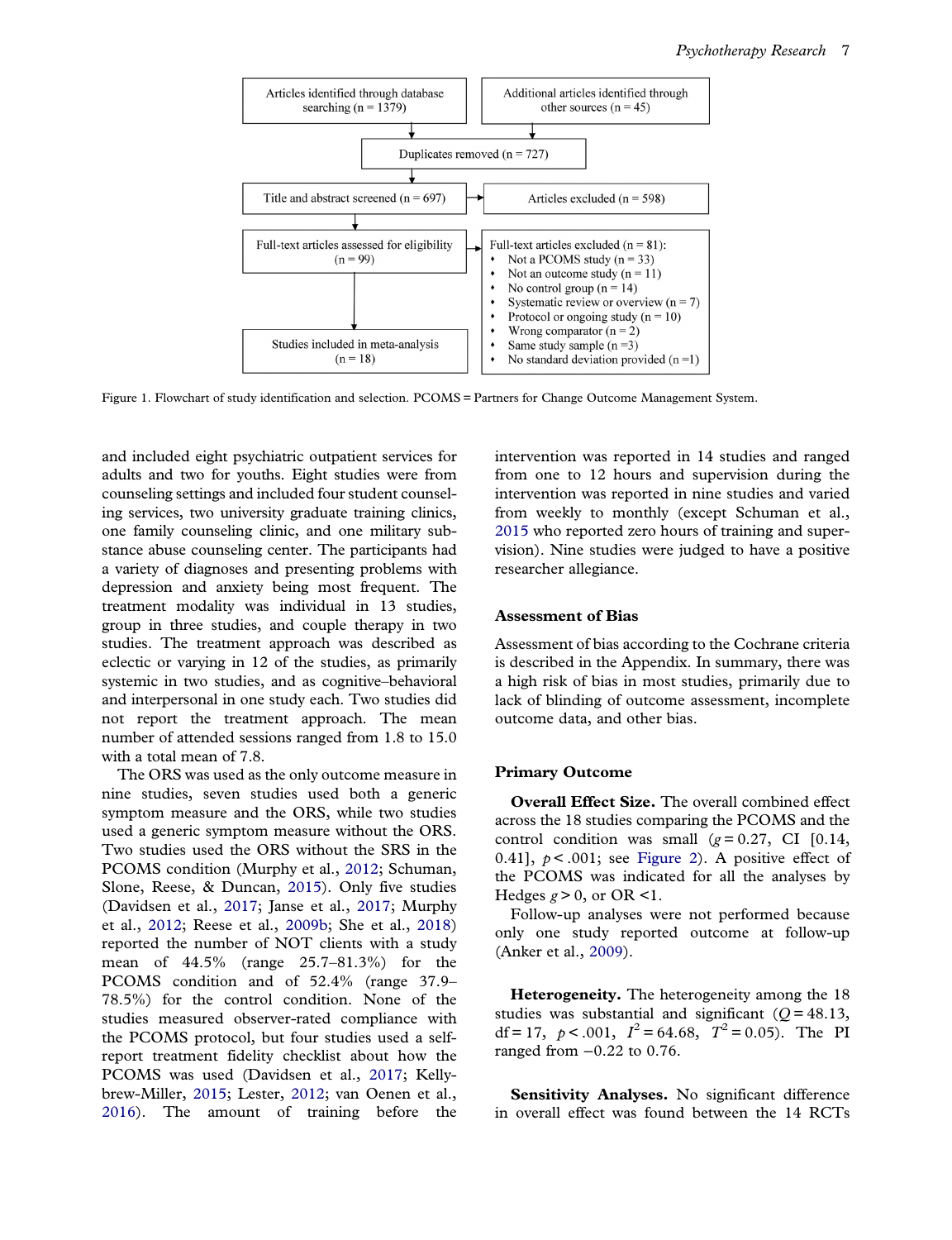### <span id="page-8-0"></span>Table 1. Characteristics of studies.

| Study                           | Setting and participants<br>(% woman/M age),<br>country                                                    | Treatment<br>approach<br>(allegiance)                   | Groups: n<br>randomized/<br>analyzed        | Duration in<br>weeks (M<br>sessions) | Outcome<br>measures                                                              | Training<br>(supervision) in<br>hours* |  |
|---------------------------------|------------------------------------------------------------------------------------------------------------|---------------------------------------------------------|---------------------------------------------|--------------------------------------|----------------------------------------------------------------------------------|----------------------------------------|--|
| Randomized controlled trials    |                                                                                                            |                                                         |                                             |                                      |                                                                                  |                                        |  |
| Anker et al.,<br>2009           | Couples in community<br>family counseling<br>(50.0/37.8), Norway                                           | Eclectic couple<br>therapy<br>(positive)                | Fb: 446/206<br>NFb: 460/<br>204             | NR(4.6)                              | ORS,<br>deteriorated,<br>sessions<br>attended                                    | 11(9)                                  |  |
| Brattland<br>et al., 2018       | Psychiatric outpatients,<br>primarily with mood<br>and anxiety disorders,<br>ADHD (63.3/34.1),<br>Norway   | Varied (neutral)                                        | Fb: 85/55<br>NFb: 85/58                     | NR (12.0)                            | BASIS-32, ORS,<br>deteriorated,<br>sessions<br>attended                          | 6 (monthly)                            |  |
| Davidsen<br>et al., 2017        | Psychiatric outpatients<br>with eating disorders<br>$(98.1/26.9)$ , Denmark                                | Systemic group<br>therapy<br>(neutral)                  | Fb: 80/46<br>NFb: 79/51                     | $20 - 25$<br>(12.4)                  | GSI, ORS, EDE,<br>SDS, WHO-5,<br>SHI, sessions<br>attended, NOT                  | 6 (monthly)                            |  |
| Kellybrew-<br>Miller,<br>2015   | Psychiatric outpatients,<br>primarily with mood<br>and anxiety disorders<br>$(62.6/36.4)$ , USA            | Varied (neutral)                                        | Fb: NR/43<br>NFb: NR/<br>48                 | $NR(2.2^a)$                          | $SOS-10^{\rm b}$ , ORS,<br>sessions<br>attended                                  | $3$ (NR)                               |  |
| Lester, 2012                    | Psychiatric youth<br>inpatients, primarily<br>with mood disorders<br>$(51.7/14.8)$ , USA                   | Varied crisis<br>interventions<br>(neutral)             | Fb: 81/58<br>NFb: 83/60                     | $1-2(1.8)$                           | Y-OQ-SR, ORS,<br>sessions<br>attended                                            | NR (monthly)                           |  |
| Murphy et al.,<br>2012          | University counseling<br>clients (58.2/23.8),<br>Ireland                                                   | Varied (neutral)                                        | $Fb^c$ : NR/59<br>NFb: NR/<br>51            | NR(3.7)                              | ORS,<br>deteriorated,<br><b>NOT</b>                                              | $NR$ $(NR)$                            |  |
| Reese et al.,<br>2009a          | University counseling<br>clients (54.6/20.2),<br><b>USA</b>                                                | Varied (positive)                                       | Fb: 60/50<br>NFb: 53/24                     | NR(6.5)                              | ORS,<br>deteriorated,<br>sessions<br>attended                                    | $1$ (NR)                               |  |
| Reese et al.,<br>2009b          | Clients at a graduate<br>training clinic (70.8/<br>33.0), USA                                              | Varied (positive)                                       | Fb: 52/45<br>NFb: 44/29                     | NR(7.1)                              | ORS,<br>deteriorated,<br>sessions<br>attended, NOT                               | $1$ (NR)                               |  |
| Reese et al.,<br>2010           | Couples at a graduate<br>training clinic (50/<br>30.2), USA                                                | Systemic, eclectic<br>couple therapy<br>(positive)      | Fb: 60/54<br>NFb: 50/38                     | $2-17(5.9)$                          | ORS,<br>deteriorated,<br>sessions attended                                       | 1 (weekly)                             |  |
| Rise et al.,<br>2016            | Psychiatric outpatients,<br>primarily with mood<br>and anxiety disorders<br>$(62.7/29.9)$ , Norway         | Varied (neutral)                                        | Fb: 37/22<br>NFb: 38/28                     | Max 48<br>(NR)                       | BASIS-32 $d$ , ORS,<br>PAM, TAS,<br>CSQ, SF-12,<br>PM, PP                        | 12 (NR)                                |  |
| Schuman<br>et al., 2015         | Soldiers in counseling<br>with substance abuse<br>$(12.0/27.1)$ , USA                                      | Eclectic process<br>group therapy<br>(positive)         | Fb <sup>c</sup> : NR/137<br>NFb: NR/<br>126 | 5(3.9)                               | ORS, PPR,<br>deteriorated,<br>sessions<br>attended                               | 0(0)                                   |  |
| She et al.,<br>2018             | University counseling<br>clients (78.5/21.4),<br>China                                                     | Varied (positive)                                       | Fb: 169/101<br>NFb: 163/<br>85              | NR(4.5)                              | ORS,<br>deteriorated,<br>sessions<br>attended, NOT                               | $1$ (NR)                               |  |
| Slone et al.,<br>$2015^{\circ}$ | University counseling<br>clients (64.3/21.5),<br><b>USA</b>                                                | Interpersonal<br>process group<br>therapy<br>(positive) | Fb: NR/43<br>NFb: NR/<br>41                 | 10(7.3)                              | $ORSf$ ,<br>deteriorated,<br>sessions<br>attended                                | 1 (weekly)                             |  |
| van Oenen<br>et al., 2016       | Psychiatric outpatients,<br>primarily with<br>psychosis, mood<br>disorder, PD (53.0/<br>38.1), Netherlands | Varied (positive)                                       | Fb: 149/72<br>NFb: 138/<br>57               | Max 24<br>(9.3)                      | GSI $(BSI)^g$ , ORS,<br>OQ-45,<br>deteriorated,<br>sessions attended,<br>dropout | $NR$ (regularly)                       |  |

(Continued)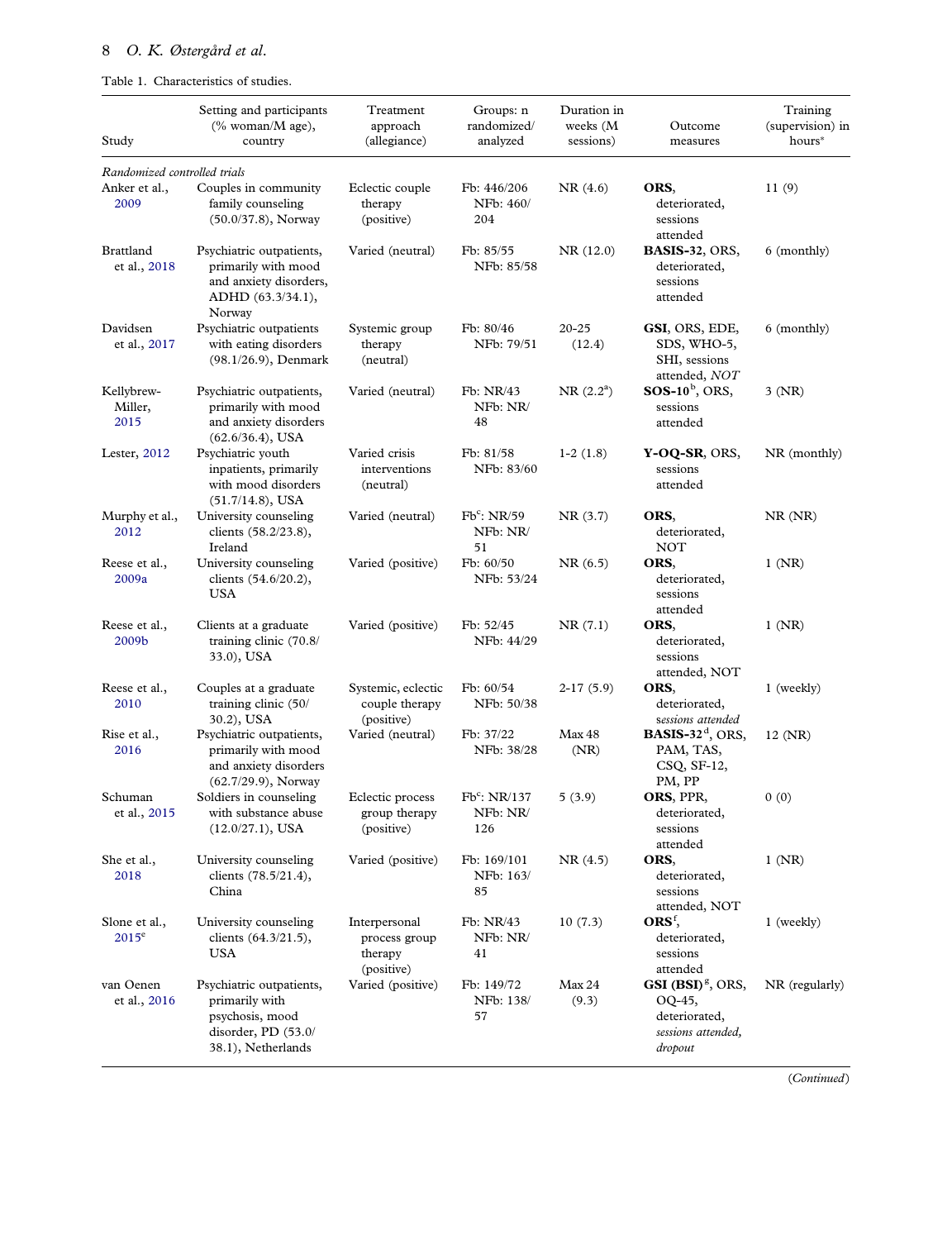### <span id="page-9-0"></span>Table 1. Continued.

| Study                                   | Setting and participants<br>$(\%$ woman/M age),<br>country                                                                                   | Treatment<br>approach<br>(allegiance) | Groups: n<br>randomized/<br>analyzed           | Duration in<br>weeks (M<br>sessions) | Outcome<br>measures                                     | Training<br>(supervision) in<br>$hours*$ |
|-----------------------------------------|----------------------------------------------------------------------------------------------------------------------------------------------|---------------------------------------|------------------------------------------------|--------------------------------------|---------------------------------------------------------|------------------------------------------|
| Non-randomized controlled trials        |                                                                                                                                              |                                       |                                                |                                      |                                                         |                                          |
| Chow $\&$<br>Huixian,<br>$2015^{\rm h}$ | Psychiatric outpatients,<br>primarily with mood<br>and anxiety disorders<br>$(51.4/35.3)$ , Singapore                                        | Eclectic<br>(positive)                | Fb: NR/79<br>NFb: NR/<br>55                    | NR(4.5)                              | <b>ORS</b> , deteriorated,<br>sessions attended         | $6$ (NR)                                 |
| Hansen et al.,<br>2015                  | Psychiatric child & youth<br>outpatients, primarily<br>with mood and anxiety<br>disorders (45.2/9-17),<br>Australia                          | NR (neutral)                          | Fb: NR/38<br>NFb: NR/<br>35                    | Max $12(8)$                          | $SDQY^i$ , $SDQP$<br>H <sub>o</sub> NOSCA,<br>CGAS      | $NR$ $(NR)$                              |
| Janse et al.,<br>2017                   | Psychiatric outpatients,<br>primarily with<br>somatoform,<br>adjustment, mood and<br>anxiety disorders<br>(53.4/42.6),<br><b>Netherlands</b> | CBT (neutral)                         | Fb: 2009/346 <sup>1</sup><br>NFb: 1960/<br>395 | NR(15.0)                             | GSI, ORS,<br>deteriorated,<br>sessions<br>attended, NOT | 4 (NR)                                   |
| Winkelhorst<br>et al., 2013             | Psychiatric outpatients,<br>primarily with<br>personality disorders<br>(71.0/33.3),<br>Netherlands                                           | NR (neutral)                          | Fb: 35/19<br>NFb: 32/20                        | NR(15.0)                             | $OQ-45^k$ ,<br>deteriorated,<br>dropout                 | 6(2)                                     |

Notes. The outcome measures in bold is used as the primary outcome in the meta-analyses. Outcome measures in italic originate from e-mail requests to researchers. Fb = Partners for Change Outcome Management System (PCOMS), NFb = control group, NR = not reported, ORS = Outcome Rating Scale, BASIS-32 = Behavior and Symptom Identification Scale 32, GSI = Global Severity Index of the Symptom Checklist (SCL-90-R), EDE = Eating Disorder Examination interview, SDS = Sheehan Disability Scale, WHO-5 = WHO-Five Well-being Index, SHI = Self-harm Inventory, NOT = not-on-track, SOS-10 = Schwartz Outcome Scale-10, Y-OQ-SR = Youth Outcome Questionnaire Self-Report, PAM = Patient Activation Measure, TAS = Treatment Alliance Scale, CSQ = Client Satisfaction Questionnaire-8, SF-12 = Short Form-12, PM = Patient Motivation, PP = Patient Participation, PPR = Patient Progress Report, rated by therapist and commander, PD = personality disorder, BSI = Brief Symptom Inventory, OQ-45 = Outcome Questionnaire 45, SDQY = Strengths and Difficulties

Questionnaire Youth, SDQP = Strengths and Difficulties Questionnaire Parents, HoNOSCA = Health of the Nation Outcome Scale for Children and Adolescents, CGAS = Children's Global Assessment Scale, CBT = Cognitive Behavioral Therapy.

<sup>a</sup>The 10 (6.2%) clients reported as having 6+ sessions were included in the calculation with 6 sessions.

<sup>b</sup>One therapist collected 49.5% of the outcome data.

<sup>c</sup>Only the ORS (and not the SRS) was used in the intervention group.

 $^{\text{d}}$ Outcome data collected 6 and 12 months after start of treatment, and not at the last session. 12 months used as outcome in the meta-analysis. e Groups-as-a-whole (and not individuals) were randomized.

<sup>f</sup>Second outcome measure used in the primary study but not reported.

<sup>g</sup>Outcome data collected 6 and 12 weeks after treatment started (24 weeks for a subsample). 12 weeks used as outcome in the meta-analysis. <sup>h</sup>Poster. Calculations based on raw data kindly provided by D. Chow.

<sup>i</sup>Outcome measures collected at discharge or after 3 months, even if the treatment had not ended.

j Number of analyzed (completers) from P. Janse (personal communication, August 13, 2018).

<sup>k</sup>Outcome data collected after eight and 15 sessions, and not at the last session. Outcome after 15 sessions used in the meta-analysis.

<sup>∗</sup>One day calculated as 6 hours. Training defined as therapist training in the PCOMS before the study period and supervision as PCOMS supervision during the study period.

and the four N-RCTs ( $Q = 2.32$ , df = 1,  $p = .128$ ,  $R^2$  = 0.33), although the RCTs had a numerically higher ES  $(g=0.32, \text{CI} [0.18, 0.46], p<.001)$ than the N-RCTs  $(g=0.10, \text{ CI} [-0.15, 0.35],$  $p = .446$ .

Excluding the two studies using the ORS without the SRS in the intervention arm did not change the effect of the PCOMS ( $g = 0.28$ , CI [0.13, 0.44], p < .001), neither did exclusion of the three unpublished studies by Kellybrew-Miller [\(2015](#page-14-0)), Lester ([2012\)](#page-15-0), and Chow and Huixian ([2015](#page-14-0))  $(g=0.30;$ 

CI [0.14, 0.46],  $p < .001$ ). When excluding the six studies (Anker et al., [2009](#page-13-0); Brattland et al., [2018](#page-13-0); Reese et al., [2009a](#page-15-0), [2009b](#page-15-0); Reese et al., [2010](#page-15-0); She et al., [2018](#page-15-0)) with Z-values  $\geq 2$  above the mean, the PCOMS effect was no longer significant ( $g = 0.08$ ; CI  $[-0.01, 0.17]$ ,  $p = .063$ ).

Type of Outcome Measure. Post-hoc analysis found that the seven studies, all in psychiatric settings (Brattland et al., [2018;](#page-13-0) Davidsen et al., [2017](#page-14-0); Janse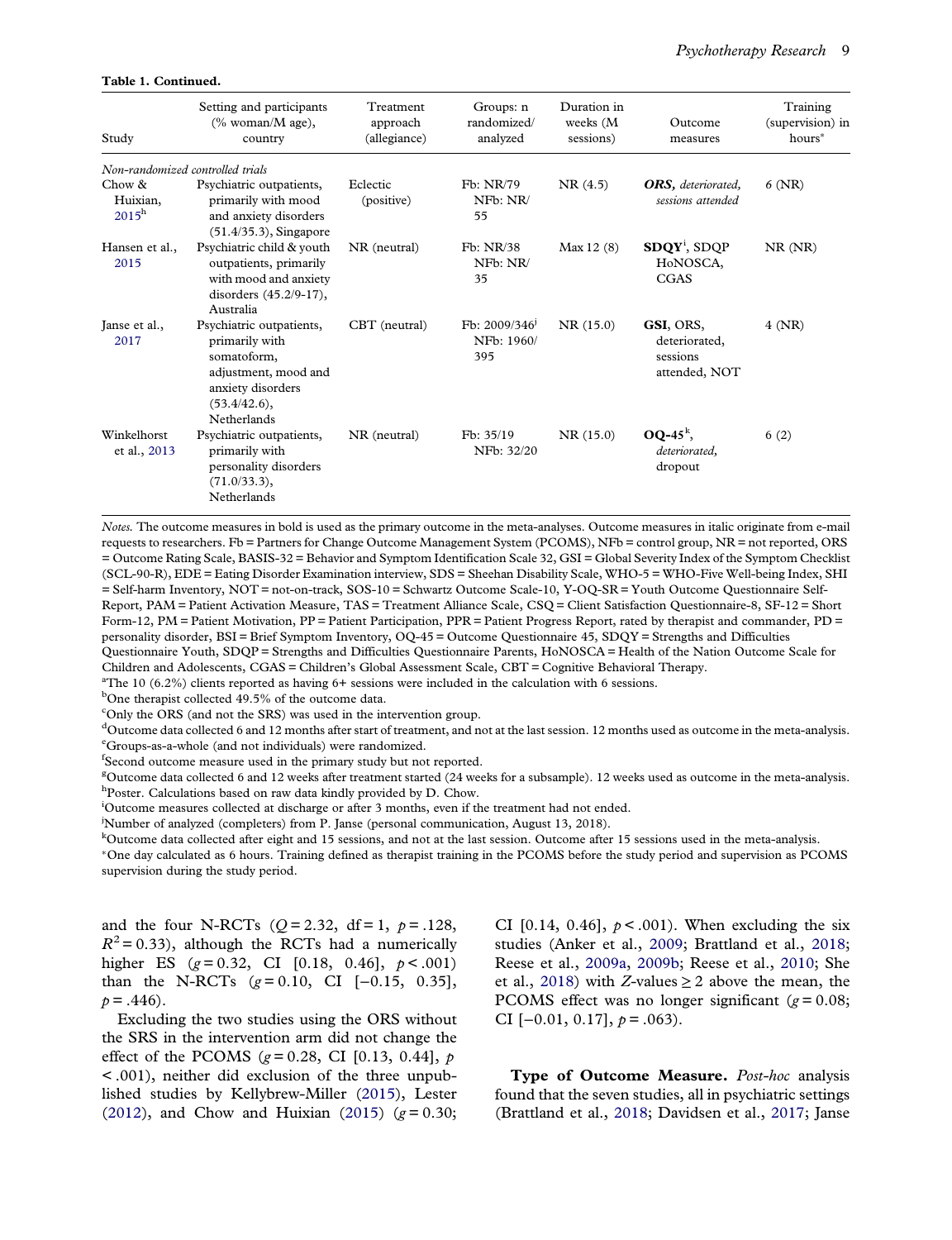<span id="page-10-0"></span>

| Study                  | Hedges'<br>g | p     | Relative<br>Weight % |         |                 |      | Hedges' g and 95% CI |      |
|------------------------|--------------|-------|----------------------|---------|-----------------|------|----------------------|------|
| Anker, 2009            | 0.59         | 0.000 | 7.9                  |         |                 |      |                      |      |
| Brattland, 2018        | 0.43         | 0.024 | 5.6                  |         |                 |      |                      |      |
| Davidsen, 2017         | 0.22         | 0.286 | 5.3                  |         |                 |      |                      |      |
| Kellybrew-Miller, 2015 | $-0.01$      | 0.958 | 5.1                  |         |                 |      |                      |      |
| Lester, 2012           | 0.26         | 0.164 | 5.7                  |         |                 |      |                      |      |
| Murphy, 2012           | 0.23         | 0.229 | 5.5                  |         |                 |      |                      |      |
| Reese, 2009a           | 0.75         | 0.003 | 4.2                  |         |                 |      |                      |      |
| Reese, 2009b           | 0.68         | 0.005 | 4.4                  |         |                 |      |                      |      |
| Reese, 2010            | 0.55         | 0.010 | 5.0                  |         |                 |      |                      |      |
| Rise, 2016             | $-0.25$      | 0.316 | 4.3                  |         |                 |      |                      |      |
| Schuman, 2015          | 0.17         | 0.158 | 7.3                  |         |                 |      |                      |      |
| She, 2018              | 0.54         | 0.000 | 6.6                  |         |                 |      |                      |      |
| Slone, 2015            | 0.30         | 0.167 | 4.9                  |         |                 |      |                      |      |
| van Oenen, 2016        | $-0.05$      | 0.791 | 5.9                  |         |                 |      |                      |      |
| Chow, 2015             | 0.17         | 0.322 | 5.9                  |         |                 |      |                      |      |
| Hansen, 2015           | $-0.06$      | 0.795 | 4.6                  |         |                 |      |                      |      |
| Janse, 2017            | 0.00         | 1.000 | 8.7                  |         |                 |      |                      |      |
| Winkelhorst, 2013      | 0.53         | 0.099 | 3.2                  |         |                 |      |                      |      |
| Overall, random        | 0.27         | 0.000 |                      |         |                 |      |                      |      |
|                        |              |       |                      | $-1.50$ | $-0.75$         | 0.00 | 0.75                 | 1,50 |
|                        |              |       |                      |         | Favours control |      | Favours PCOMS        |      |

Figure 2. Post-treatment overall effect of the Partners for Change Outcome Management System (PCOMS) compared to control.

et al., [2017;](#page-14-0) Kellybrew-Miller, [2015;](#page-14-0) Lester, [2012;](#page-15-0) Rise et al., [2016](#page-15-0); van Oenen et al., [2016](#page-15-0)) reporting outcome both on the ORS  $(g=0.19, \text{ CI}$  [0.02, 0.37],  $p = .030$  and general symptoms ( $g = 0.08$ , CI [ $-0.07$ ,  $0.22$ ],  $p = .284$ ) had a difference in ES of 0.11. In five of these seven studies, the ORS was completed outside the therapy session in both the PCOMS and the control condition, whereas the ORS was completed in therapy with the presence of the therapist in six of the eight studies from counseling settings.

Not-on-track Clients. Based on data from five studies (Davidsen et al., [2017;](#page-14-0) Janse et al., [2017;](#page-14-0) Murphy et al., [2012](#page-15-0); Reese et al., [2009b;](#page-15-0) She et al., [2018\)](#page-15-0) the PCOMS condition was not significantly better than the control condition to help NOT clients (g = 0.21, CI [-0.11, 0.53],  $p = .193$ ).

Publication Bias. A visual inspection of the funnel plot indicated no substantial publication bias (see Appendix, [Figure A1](#page-18-0)). This was confirmed by an insignificant Egger's test  $(t = 0.94, df = 16, p = 10$ 181 (1-tailed)), and the Trim and Fill method indicating that there was no need for imputing missing studies to make the funnel plot symmetrical. In the cumulative meta-analysis, adding studies from the most to the least precise studies, the ES only changed marginally; for example, when including the nine most precise studies, the ES was 0.26 and, when including the 14 most precise studies, the ES was 0.24 (compared to 0.27 in the total sample).

### Secondary Outcomes

No effect of the PCOMS was found on the number of deteriorated clients (OR = 0.91, CI [0.67, 1.23],  $p$  $=$  .537,  $k = 13$ ); or number of psychotherapy sessions attended (g = 0.06, CI [-0.09, 0.21],  $p = .418$ ,  $k =$ 14).

The protocol pre-specified outcome analyses for treatment dropout, social functioning, and direct costs of using the PCOMS were not performed. The reason was that only two studies (van Oenen et al., [2016](#page-15-0); Winkelhorst et al., [2013](#page-15-0)) reported on treatment dropout; and none of the studies reported on social functioning or costs of treatment.

### Moderation Analyses

Treatment Setting. The difference between psychiatric and counseling settings was significant and reduced the between-study variance with 76%  $(Q=13.08, df=1, p<.001; R<sup>2</sup>=0.76)$ . Studies from the psychiatric settings did not reveal a significant effect of the PCOMS  $(g=0.10, \text{ CI } [-0.03,$ 0.23],  $p = .144$ , whereas studies from the counseling settings had a significant effect ( $g = 0.45$ , CI [0.31, 0.59],  $p < .001$ ). The heterogeneity was substantially reduced, both within the psychiatric settings  $(Q=10.94, df=9, p=.280, I<sup>2</sup>=17.73, T<sup>2</sup>=0.01,$ PI [−0.14, 0.34]) and the counseling settings  $(Q=11.63, df=7, p=.114, I^2=39.79, T^2=0.02,$ PI [0.08, 0.83]). Sensitivity analysis found that setting was still a significant moderator when only the 14 RCTs were included  $(Q=7.35, df=1,$  $p = .007$ , with no effect of the PCOMS in the psychiatric settings  $(g = 0.12, \text{ CI} [-0.07, 0.31],$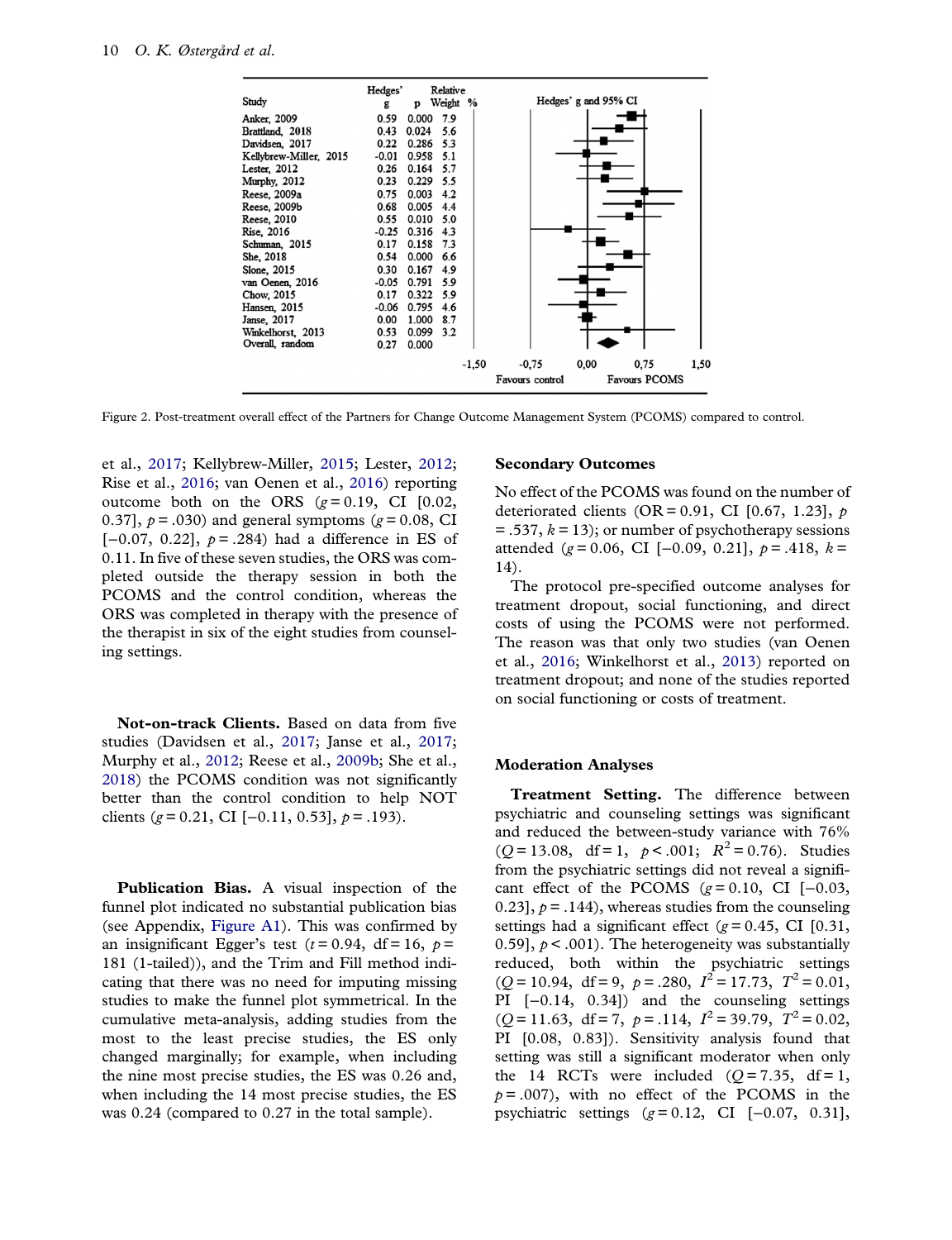<span id="page-11-0"></span> $p \le 0.224$  and a significant effect in the counseling settings ( $g = 0.46$ , CI [0.30, 0.61],  $p < .001$ ).

Other Moderators. No difference in the PCOMS effect was found between the 13 studies on individual therapy and the three studies on group therapy  $(O =$ 0.00, df = 1,  $p = .985$ ,  $R^2 = 0.00$ ). Meta-regressions found neither a PCOMS effect of age  $(O=1.24, df)$  $= 1, p = .266, R<sup>2</sup> = 0.06, k = 17$ , nor of the amount (in hours) of therapist PCOMS training  $(Q = 0.58$ , df = 1,  $p = .447$ ,  $R^2 = 0.00$ ,  $k = 14$ ).

The pre-specified moderation analyses on researcher allegiance and type of outcome measure (the ORS alone vs. other outcome measures) were not performed because of overlap between setting, allegiance, and outcome measure. Thus, nine out of 10 studies from psychiatric settings reported outcome on a generic symptom measure and eight had a neutral researcher allegiance, whereas all eight studies from a counseling setting used the ORS as the only outcome measure and seven had a positive researcher allegiance.

The protocol pre-specified moderation analyses on treatment approach, supervision in the PCOMS, couple therapy, and treatment duration were not performed. The reason for this was insufficient variation in treatment approaches, inadequate reporting on supervision in the PCOMS, and that only two studies dealt with couple therapy or reported mean treatment duration. Finally, metaregression with more than one covariate was not performed because of the low number of studies and study overlap.

### Discussion

The overall ES of the 18 included studies comparing the PCOMS to control conditions was significant and small  $(g=0.27, \text{ CI} [0.14, 0.41], p<.001)$ . The PCOMS was not specifically better at helping NOT clients or preventing client deterioration. No substantial publication bias was found. The risk of bias was high in most studies, mainly due to lack of blinding of outcome assessment, incomplete outcome data and the use of the ORS as both intervention tool and outcome measure. In the overall analysis, the heterogeneity was large  $(Q = 48.13, df)$  $= 17, p < .001, I^2 = 64.68, T^2 = 0.05$ ). The PI was in the range from −0.22 to 0.76. Thus, even though the mean ES of the 18 sampled studies was significantly above zero, the PI included zero, and its range indicated that a wide dispersion in effect across populations should be expected when using the PCOMS. This may reflect the fact that the participants from the 18 studies received very different kinds of treatment of varying duration, from 1 to 2 and up to 48 weeks, and were sampled from divergent populations.

The 10 studies from psychiatric settings did not reveal a significant effect of the PCOMS ( $g = 0.10$ , CI [-0.03, 0.23],  $p = .144$ ), whereas the eight studies from counseling settings had a significant effect (g = 0.45, CI [0.31, 0.59],  $p < .001$ ). The difference was significant and large ( $Q = 13.08$ , df = 1,  $p < .001$ ;  $R^2 = 0.76$ ). The heterogeneity was substantially reduced within both settings, which indicates that setting contributed to heterogeneity. A sensitivity analysis showed that these results were not affected by including RCTs only. Although methodological quality varied among studies from psychiatric settings (see appendix), nine of the 10 studies used a general outcome measure, and not only the ORS, and eight of the studies were conducted by researchers without positive allegiance. In their meta-analysis of ROM, Kendrick et al. ([2016\)](#page-14-0) did not find that setting moderated the effect of feedback. They included seven studies using the OQ-45 in "multidisciplinary mental health care" (resembling our psychiatric setting) and five studies, including three PCOMS and two OQ-45 studies, from "psychological therapy settings" (resembling our counseling setting). All three PCOMS studies from "psychological therapy settings" (Murphy et al., [2012](#page-15-0); Reese et al., [2009a,](#page-15-0) [2009b](#page-15-0)) were also included in the present meta-analysis, which included five additional studies from counseling settings (and 10 other studies from psychiatry settings). The differences in included studies may explain the different results.

Factors related to patient and treatment characteristics may explain the lack of PCOMS effects in psychiatric settings. Psychiatric patients are likely to be more severely disordered than counseling clients, and severely disordered patients may prefer direct advice and guidance as they may have little motivation or lack capacity to reflect on feedback. In psychiatric settings, also, more patients with therapy-resistant symptoms and lack of early progress can be expected. Thus, in Davidsen et al.'s ([2017](#page-14-0)) eating disorder sample, 79.8% were classified as NOT at least once during treatment. In ROM it may be demoralizing for psychiatric patients as well as for therapists to be confronted with the patient's low level of functioning and lack of progress. Research on another feedback system, the OQ-45, points in the same direction. In Chile, Errázuriz and Zilcha-Mano ([2018](#page-14-0)) included 547 patients and found that feedback concerning negative progress (compared to positive progress) had a negative impact on outcome, specifically for "severe patients" who had high baseline symptomatology and previous psychiatric hospitalizations. In a systematic review with 11 studies (nine on the OQ-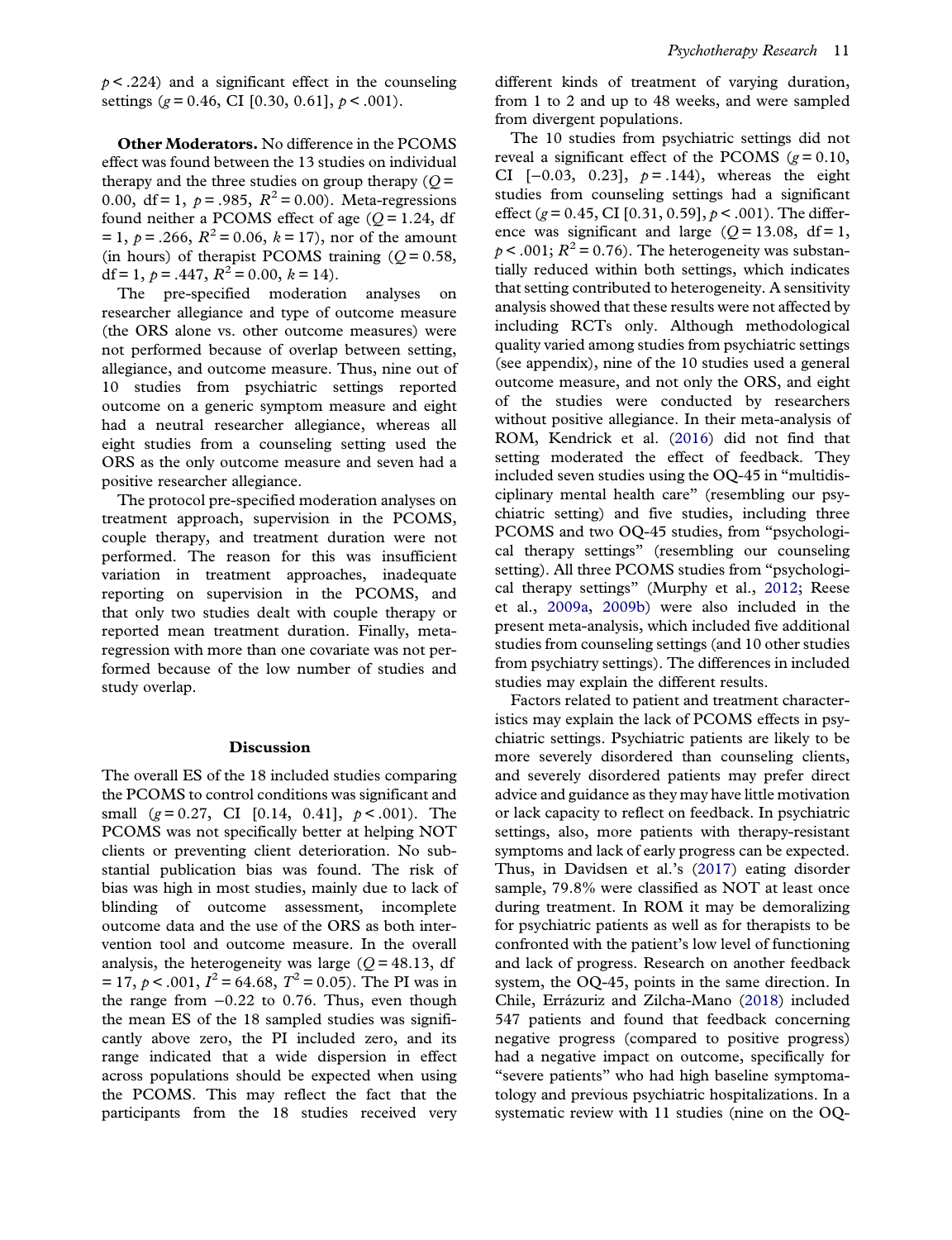<span id="page-12-0"></span>45 and two on the PCOMS) a diminishing effect of feedback with more patient severity was found (Davidson, Perry, & Bell, [2015\)](#page-14-0).

Organizational factors such as lack of time and limited treatment flexibility in psychiatric settings have also been proposed as potential barriers for feedback to have an effect (Davidsen et al., [2017](#page-14-0); de Jong, [2016\)](#page-14-0). Davidsen et al. ([2017](#page-14-0)) suggested that their standardized treatment program prevented the therapist from using the feedback to alter the treatment. Moreover, in psychiatric settings, patients often receive supplementary treatment by caregivers not using the PCOMS, which can make it more difficult to find an incremental effect of the PCOMS.

The PCOMS was found to have a moderate effect in counseling settings with less severely disordered clients, such as student and family counseling centers. It seems plausible that the PCOMS would be more suitable for such clients who can be assumed to fit better into a "fast change model" with discussions of therapeutic alliance and progress. However, the results of studies on the PCOMS in counseling settings might be influenced by bias due to researcher allegiance and use of the ORS as the only outcome measure. All eight studies from counseling settings used the ORS as the only outcome measure, and seven of the studies were performed in cooperation with the "Heart and Soul of Change Project" ([2017](#page-14-0)) with B. L. Duncan and/or R. J. Reese as coauthors. It was not possible to test the influence of these potential bias due to an overlap of setting, use of the ORS, and researcher allegiance.

No feedback effect was found for NOT clients. However, only five studies reported analyses based on NOT clients. The PCOMS assumes feedback to be helpful for all clients, and the PCOMS has not developed specific Clinical Support Tools for NOT clients, as the OQ-Analyst in Lambert's (2015) OQ-system. Shimokawa et al.'s [\(2010](#page-15-0)) meta-analysis found that the feedback effect was concentrated on NOT clients and that this effect was larger when the Clinical Support Tools were used. Although these results have to be replicated and tested in RCTs directly comparing the different feedback systems, they might indicate that the PCOMS does not offer enough help specifically to NOT clients. Moreover, in the PCOMS, between 25.7% and 81.3% of the clients were identified as NOT compared to about 20–40% on the OQ-45 (Lambert, [2015\)](#page-15-0). Thus, the PCOMS might create too many "signal cases," which might blur the therapist's attention, or as discussed above, give rise to demoralization. Seidel et al. ([2017](#page-15-0)) re-calculated the RCI taking the test–retest reliability into account and found an ORS raw score RCI of 10.7, compared to

an RCI of 5 (Miller & Duncan, [2004\)](#page-15-0) used in most of the included studies.

As mentioned in the introduction, several researchers have questioned the validity of the ORS as an outcome measure and found that the ORS yields larger ESs than other outcome measures. Seidel et al. ([2017](#page-15-0)) found in a small clinical sample of 73 clients that the ES from session one to three was 0.83 with the ORS and 0.44 with the OQ-45. Moreover, a distressed subsample of 28 clients from a community sample achieved an ES of 0.59 on the ORS at time 3 without receiving any treatment. In the present meta-analysis, a direct *post-hoc* comparison between the seven studies that reported outcome on both the ORS and a generic symptom measure showed a difference in ES of 0.11. Moreover, in five of these seven studies (all from psychiatric settings), the ORS was completed outside therapy sessions, whereas the ORS was completed in therapy with the presence of the therapist in six of the eight studies from counseling settings (all used the ORS as the only outcome measure). Thus, in the majority of studies from counseling settings, the ES might be elevated because of social desirability effects. Only one study has investigated the effect of social desirability in the PCOMS. In a study with 102 participants, Reese et al. [\(2013\)](#page-15-0) found that the client's rating on the SRS was not elevated by the presence of the therapist (compared to a condition where the therapist did not have access to the rating).

Therapist fidelity has been claimed to play a major role in the outcome of using the PCOMS (see the introduction). However, none of the studies in this meta-analysis had a direct assessment of therapist adherence or competency. The amount of therapist training was not a significant moderator of the PCOMS effect. The exact frequency of using the PCOMS in the sessions was only reported in four studies, seven studies only reported range or number of clients not completing the ORS/SRS in all sessions, while seven studies did not report on the in-session use of the PCOMS. The amount of supervision was also infrequently reported  $(k = 9)$ , and, when reported, inaccurately as weekly, monthly, or regularly. Two studies investigated the effect of the PCOMS as a function of time of its implementation. Davidsen et al. ([2017\)](#page-14-0) found no difference in the effect of the PCOMS between a first and a second implementation phase, whereas Brattland et al. [\(2018](#page-13-0)) found that the superiority of the PCOMS over control increased significantly with time. Brattland et al. [\(2018\)](#page-13-0) argued that one explanation could be that the PCOMS might have been used increasingly more effectively during the implementation, but this was not investigated.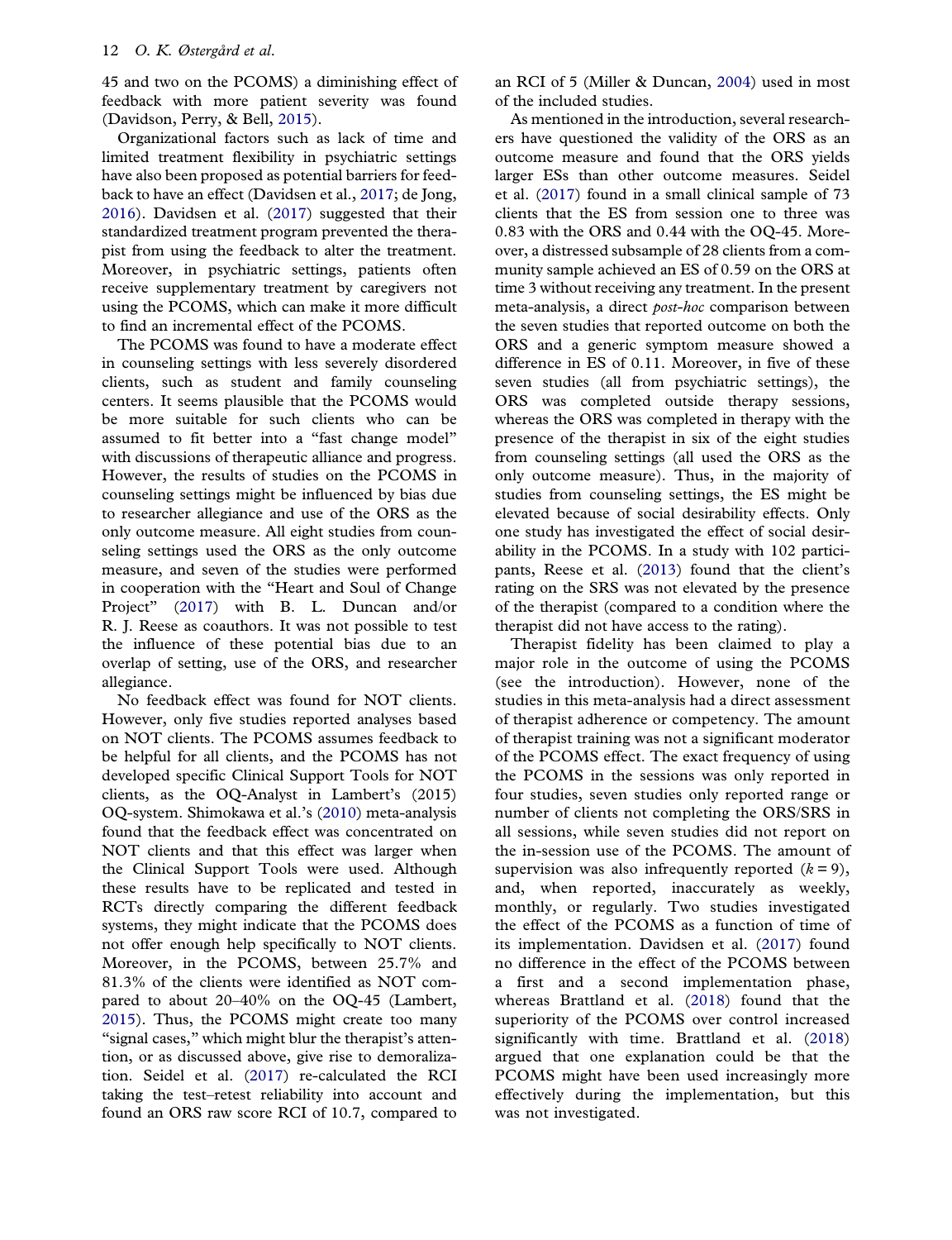<span id="page-13-0"></span>A major limitation of the meta-analysis is the small number of studies included, which is a special problem for its moderator and NOT analyses. To increase the number of included studies, we also included N-RCTs. Sensitivity analyses showed that this did not significantly change the major results. Several of the planned moderation analyses in the protocol could not be performed due to too few studies and/or study overlap. All analyses were based on completer data.

### Conclusion

Based on this meta-analysis of 18 studies including 2910 participants, the overall effect of using the PCOMS is small  $(g = 0.27, CI = [0.14, 0.41])$ . The heterogeneity of studies was substantial. Even though the effect was significant, the prediction interval was in the range from  $-0.22$  to 0.76 indicating that a wide dispersion in effect across populations should be expected when using the PCOMS. The 10 studies from psychiatric settings did not reveal an effect of the PCOMS, whereas the eight studies from counseling settings had a moderate effect. However, the positive effect in counseling settings may be biased due to positive researcher allegiance and use of the ORS as the only outcome measure. The ORS score is likely to be influenced by social desirability when completed in therapy. There is a need for more studies, especially studies in counseling settings, using other outcome measures than the ORS. Future studies should also measure therapist adherence and report information about how the PCOMS is used to understand better the conditions under which the PCOMS might work and for whom. Further studies might also investigate the potential mechanisms of change in the PCOMS. It may be essential to adapt feedback systems to the requirements of clinical settings and specific client characteristics and needs.

### Acknowledgements

The authors would like to express their thanks to the researchers who provided valuable additional data on their studies. We also wish to thank Annie Dolmer Kristensen who assisted in the proof-reading of the manuscript.

### **ORCID**

Ole Karkov Østergård <sup>D</sup> [http://orcid.org/0000-0001-](http://orcid.org/0000-0001-8909-1241) [8909-1241](http://orcid.org/0000-0001-8909-1241)

Hilde Randa **<http://orcid.org/0000-0003-1119-1095>** Esben Hougaard  $\blacksquare$  [http://orcid.org/0000-0002-1254-](http://orcid.org/0000-0002-1254-7674) [7674](http://orcid.org/0000-0002-1254-7674)

### References

In the review, the specifically asked for having the papers included in the meta-analysis marked by <sup>∗</sup>.

- Amble, I., Gude, T., Stubdal, S., Andersen, B. J., & Wampold, B. E. ([2015](#page-2-0)). The effect of implementing the outcome Questionnaire-45.2 feedback system in Norway: A multisite randomized clinical trial in a naturalistic setting. Psychotherapy Research, 25(6), 669–677. [doi:10.1080/10503307.2014.928756](https://doi.org/10.1080/10503307.2014.928756)
- American Psychological Association. [\(2006](#page-3-0)). Evidence-based practice in psychology: APA presidential task force on evidence-based practice. The American Psychologist, 61(4), 271– 285. [doi:10.1037/0003-066X.61.4.271](https://doi.org/10.1037/0003-066X.61.4.271)
- ∗Anker, M., Duncan, B. L., & Sparks, J. [\(2009](#page-2-0)). Using client feedback to improve couple therapy outcomes: A randomized clinical trial in a naturalistic setting. Journal of Consulting and Clinical Psychology, 77(4), 693–704. [doi:10.1037/a0016062](https://doi.org/10.1037/a0016062)
- Barkham, M., & Margison, F. ([2007](#page-2-0)). Practice-based evidence as a complement to evidence-based practice: From dichotomy to chiasmus. In C. Freeman & M. Power (Ed.), Handbook of Evidence-Based Psychotherapies: A Guide for Research and Practice (pp. 443–476). New York: John Wiley. [doi:10.1002/](https://doi.org/10.1002/9780470713242.ch25) [9780470713242.ch25](https://doi.org/10.1002/9780470713242.ch25)
- Barkham, M., Margison, F., Leach, C., Lucock, M., Mellor-Clark, J., Evans, C., … McGrath, G. [\(2001](#page-2-0)). Service profiling and outcomes benchmarking using the CORE-OM: Toward practicebased evidence in the psychological therapies. Journal of Consulting and Clinical Psychology, 69(2), 184–196. [doi:10.](https://doi.org/10.1037/0022-006X.69.2.184) [1037/0022-006X.69.2.184](https://doi.org/10.1037/0022-006X.69.2.184)
- Borenstein, M., Hedges, L. V., Higgins, J. P. T., & Rothstein, H. R. [\(2009](#page-5-0)). Introduction to meta-analysis. New York: John Wiley. [doi:10.1002/9780470743386](https://doi.org/10.1002/9780470743386)
- Borenstein, M., Hedges, L. V., Higgins, J. P. T., & Rothstein, H. R. [\(2010](#page-5-0)). A basic introduction to fixed-effect and random-effects models for meta-analysis. Research Synthesis Methods, 1(2), 97–111. [doi:10.1002/jrsm.12](https://doi.org/10.1002/jrsm.12)
- Borenstein, M., Higgins, J. P. T., Hedges, L. V., & Rothstein, H. R. [\(2017](#page-5-0)). Basics of meta-analysis:  $I^2$  is not an absolute measure of heterogeneity. Research Synthesis Methods, 8(1), 5-18. [doi:10.](https://doi.org/10.1002/jrsm.1230) [1002/jrsm.1230](https://doi.org/10.1002/jrsm.1230)
- <sup>∗</sup>Brattland, H., Koksvik, J. M., Burkeland, O., Gråve, R. W., Klöckner, C., Linaker, O. M. … Iversen, V. C. [\(2018\)](#page-8-0). The effects of Routine Outcomes Monitoring (ROM) on therapy outcome in the course of an implementation process. A randomized clinical trial. Journal of Counseling Psychology. Advance online publication. [doi:10.1037/cou0000286.](https://doi.org/10.1037/cou0000286)
- Bringhurst, D. L., Watson, C. W., Miller, S. D., & Duncan, B. L. [\(2006\)](#page-2-0). The reliability and validity of the Outcome Rating Scale: A replication study of a brief clinical measure. Journal of Brief Therapy, 5, 23–30. Retrieved from [http://journalbrieftherapy.](http://journalbrieftherapy.com/) [com/](http://journalbrieftherapy.com/)
- Burgess, P. M., Pirkis, J. E., Slade, T. N., Johnston, A. K., Meadows, G. N., & Gunn, J. M. [\(2009](#page-2-0)). Service use for mental health problems: Findings from the 2007 National Survey of Mental Health and Wellbeing. The Australian and New Zealand Journal of Psychiatry, 43, 615–623. [doi:10.1080/00048670902970858](https://doi.org/10.1080/00048670902970858)
- Campbell, A., & Hemsley, S. ([2009](#page-2-0)). Outcome Rating Scale and Session Rating Scale in psychological practice: Clinical utility of ultra-brief measures. Clinical Psychologist, 13(1), 1–9. [doi:10.1080/13284200802676391](https://doi.org/10.1080/13284200802676391)
- Castonguay, L. G., Barkham, M., Lutz, W., & McAleavy, A. [\(2013\)](#page-2-0). Practice-oriented research: Approaches and applications. In M. J. Lambert (Ed.), Bergin and Garfield's handbook of psychotherapy and behavior change (6th ed., pp. 85–133). New York: John Wiley.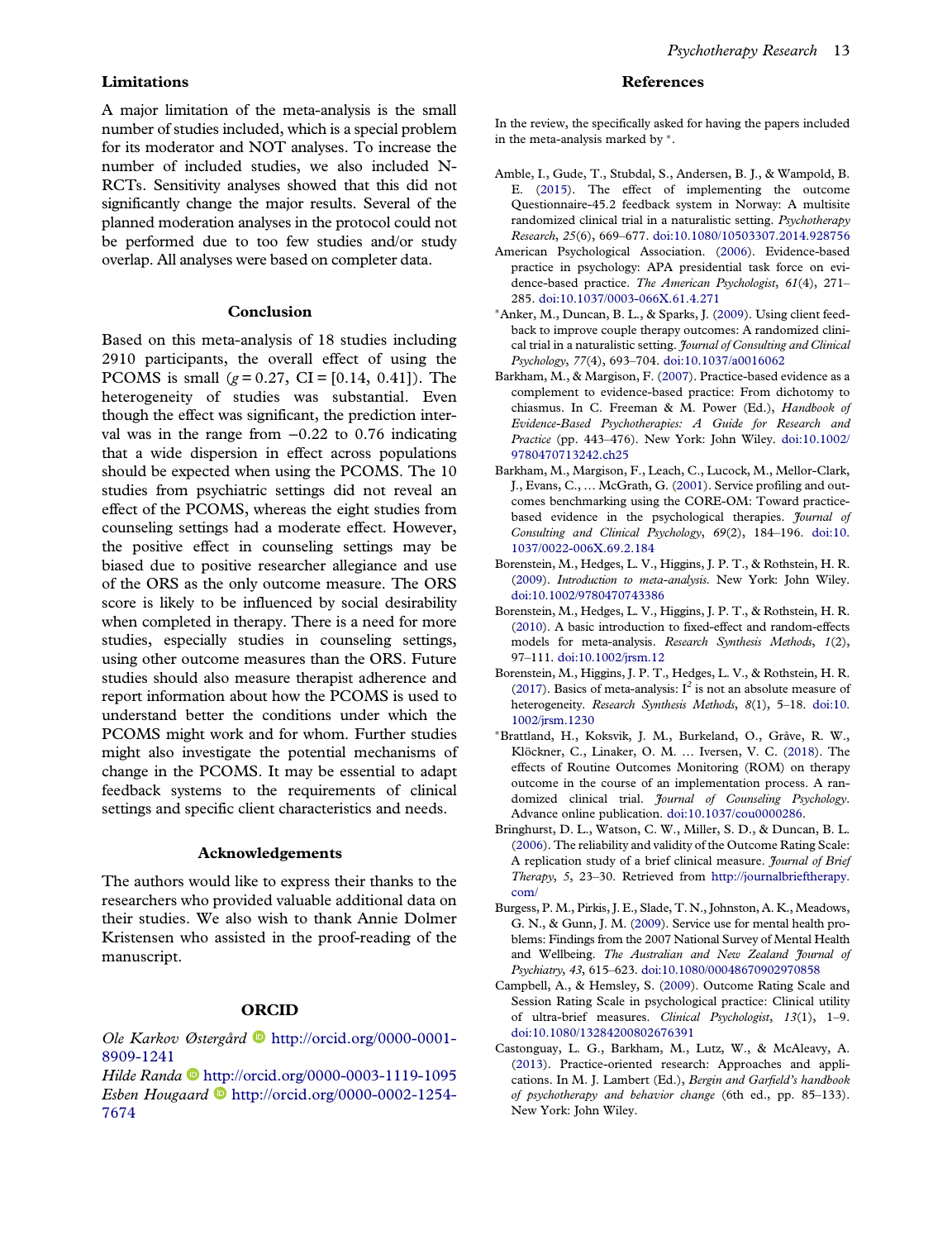- <span id="page-14-0"></span>Child Outcomes Research Consortium. ([2018](#page-2-0), February 7). Retrieved from <http://www.corc.uk.net/>
- <sup>∗</sup>Chow, D., & Huixian, S. [\(2015](#page-9-0)). The use of routine outcome monitoring in an Asian outpatient psychiatric setting. Poster session presented at The World Federal of Mental Health Conference, Singapore..
- Clark, D. M. ([2018](#page-2-0)). Realizing the mass public benefit of evidencebased psychological therapies: The IAPT program. Annual Review of Clinical Psychology, 14, 159–183. [http://doi.org/10.](http://doi.org/10.1146/annurev-clinpsy-050817-084833) [1146/annurev-clinpsy-050817-084833](http://doi.org/10.1146/annurev-clinpsy-050817-084833)
- Comprehensive Meta-Analysis (Version 3) [Computer software]. ([2014\)](#page-4-0). Englewood, CO: Biostat. Retrieved from [http://www.](http://www.comprehensive.com) [comprehensive.com](http://www.comprehensive.com)
- Covidence Systematic Review Software. ([2017](#page-4-0)). Veritas Health Innovation. Retrieved from www.covidence.org.
- <sup>∗</sup>Davidsen, A. H., Poulsen, S., Lindschou, J., Winkel, P., Tróndarson, M. F., Waaddegaard, M., & Lau, M. ([2017](#page-2-0)). Feedback in group psychotherapy for eating disorders: A randomized clinical trial. Journal of Consulting and Clinical Psychology, 85(5), 484–494. [doi:10.1037/ccp0000173](https://doi.org/10.1037/ccp0000173)
- Davidson, K., Perry, A., & Bell, L. ([2015\)](#page-12-0). Would continuous feedback of patient's clinical outcomes to practitioners improve NHS psychological therapy services? Critical analysis and assessment of quality of existing studies. Psychology and Psychotherapy, 88(1), 21–37. <http://doi.org/10.1111/papt.12032>
- de Beurs, E., den Hollander-Gijsman, M. E., van Rood, Y. R., van der Wee, N. J. A., Giltay, E. J., van Noorden, M. S. … Zitman, F. G. [\(2011](#page-2-0)). Routine outcome monitoring in the Netherlands: Practical experiences with a web-based strategy for the assessment of treatment outcome in clinical practice. Clinical Psychology & Psychotherapy, 18(1), 1–12. [doi:10.1002/cpp.696](https://doi.org/10.1002/cpp.696)
- de Jong, K. ([2016\)](#page-3-0). Deriving implementation strategies for outcome monitoring feedback from theory, research and practice. Administration and Policy in Mental Health, 43(3), 292. [doi:10.1007/s10488-014-0589-6](https://doi.org/10.1007/s10488-014-0589-6)
- de Jong, K., van Sluis, P., Nugter, M. A., Heiser, W. J., & Spinhoven, P. [\(2012](#page-2-0)). Understanding the differential impact of outcome monitoring: Therapist variables that moderate feedback effects in a randomized clinical trial. Psychotherapy Research, 22(4), 464–474. [doi:10.1080/10503307.2012.673023](https://doi.org/10.1080/10503307.2012.673023)
- Derogatis, L. R. ([1992](#page-4-0)). SCL-90-R: Administration, scoring & procedures manual  $-$  II for the r(evised) version and other instruments of the psychopathology rating scale series (2nd ed.). Towson, MD: Clinical Psychometric Research.
- Drapeau, M. [\(2012\)](#page-2-0). The value of progress tracking in psychotherapy. Integrating Science and Practice, 2(2). Retrieved from [file:///](file:///U:/dokumenter%2015_11_2017/Artikler/Artikel%20metaanalyse/Drapeau%2010%20outcome%20monotoring%20tools_2012.pdf) [U:/dokumenter%2015\\_11\\_2017/Artikler/Artikel%](file:///U:/dokumenter%2015_11_2017/Artikler/Artikel%20metaanalyse/Drapeau%2010%20outcome%20monotoring%20tools_2012.pdf) [20metaanalyse/Drapeau%2010%20outcome%20monotoring%](file:///U:/dokumenter%2015_11_2017/Artikler/Artikel%20metaanalyse/Drapeau%2010%20outcome%20monotoring%20tools_2012.pdf) [20tools\\_2012.pdf](file:///U:/dokumenter%2015_11_2017/Artikler/Artikel%20metaanalyse/Drapeau%2010%20outcome%20monotoring%20tools_2012.pdf)
- Duncan, B. L. ([2012\)](#page-4-0). The Partners for Change Outcome Management System (PCOMS): The heart and soul of change project. Canadian Psychology/Psychologie Canadienne, 53(2), 93–104. [doi:10.1037/a0027762](https://doi.org/10.1037/a0027762)
- Duncan, B. L., & Reese, R. J. ([2015](#page-2-0)). The Partners for Change Outcome Management System (PCOMS): Revisiting the client's frame of reference. Psychotherapy, 52(4), 391–401. [doi:10.1037/pst0000026](https://doi.org/10.1037/pst0000026)
- Duval, S., & Tweedie, R. [\(2000\)](#page-6-0). Trim and fill: A simple funnelplot-based method of testing and adjusting for publication bias in meta-analysis. Biometrics, 56(2), 455–463. [doi:10.1111/](https://doi.org/10.1111/j.0006-341X.2000.00455.x) [j.0006-341X.2000.00455.x](https://doi.org/10.1111/j.0006-341X.2000.00455.x)
- Egger, M., Smith, G. D., Schneider, M., & Minder, C. ([1997](#page-6-0)). Bias in meta-analysis detected by a simple, graphical test. BMJ, 315(7109), 629–634. [doi:10.1136/bmj.315.7109.629](https://doi.org/10.1136/bmj.315.7109.629)
- Errázuriz, P., & Zilcha-Mano, S. [\(2018\)](#page-11-0). In psychotherapy with severe patients discouraging news may be worse than no news: The impact of providing feedback to therapists on

psychotherapy outcome, session attendance, and the alliance. Journal of Consulting and Clinical Psychology, 86(2), 125–139. [doi:10.1037/ccp0000277](https://doi.org/10.1037/ccp0000277)

- Hannan, C., Lambert, M. J., Harmon, C., Nielsen, S. L., Smart, D. W., Shimokawa, K., & Sutton, S. W. [\(2005](#page-1-0)). A lab test and algorithms for identifying clients at risk for treatment failure. *Journal of* Clinical Psychology, 61(2), 155–163. [doi:10.1002/jclp.20108](https://doi.org/10.1002/jclp.20108)
- <sup>∗</sup>Hansen, B., Howe, A., Sutton, P., & Ronan, K. ([2015](#page-2-0)). Impact of client feedback on clinical outcomes for young people using public mental health services: A pilot study. Psychiatry Research, 229(1–2), 617–619. [doi:10.1016/j.psychres.2015.05.](https://doi.org/10.1016/j.psychres.2015.05.007) [007](https://doi.org/10.1016/j.psychres.2015.05.007)
- Heart and Soul of Change Project. ([2017](#page-4-0), August 22). Retrieved from <https://heartandsoulofchange.com/content/community>
- Heart and Soul of Change Project. [\(2018,](#page-2-0) February 7). Retrieved from [https://heartandsoulofchange.com/content/community](https://www.heartandsoulofchange.com/content/community)
- Hedges, L. V., & Vevea, J. L. [\(1998\)](#page-5-0). Fixed- and random-effects models in meta-analysis. Psychological Methods, 3(4), 486–504. [doi:10.1037/1082-989X.3.4.486](https://doi.org/10.1037/1082-989X.3.4.486)
- Higgins, J. P. T., Altman, D. G., & Sterne, J. A. C. ([2011\)](#page-5-0). Assessing risk of bias in included studies. In J. P. T. Higgins & S. Green (Ed.), Cochrane Handbook for Systematic Reviews of Interventions Version 5.1.0 (updated March 2011, pp. 187–241). The Cochrane Collaboration, 2011. Retrieved from[www.handbook.cochrane.org](http://www.handbook.cochrane.org)
- Higgins, J. P. T., & Thompson, S. G. ([2002\)](#page-5-0). Quantifying heterogeneity in a meta-analysis. Statistics in Medicine, 21(11), 1539– 1558. [doi:10.1002/sim.1186](https://doi.org/10.1002/sim.1186)
- Higgins, J. P. T., Thompson, S. G., Deeks, J. J., & Altman, D. G. [\(2003\)](#page-5-0). Measuring inconsistency in meta-analyses. BMJ, 327 (7414), 557–560. [doi:10.1136/bmj.327.7414.557](https://doi.org/10.1136/bmj.327.7414.557)
- Howard, K. I., Moras, K., Brill, P. L., Martinovich, Z., & Lutz, W. [\(1996\)](#page-2-0). Evaluation of psychotherapy: Efficacy, effectiveness, and patient progress. American Psychologist, 51(10), 1059– 1064. [doi:10.1037/0003-066X.51.10.1059](https://doi.org/10.1037/0003-066X.51.10.1059)
- International Center for Clinical Excellence. ([2017](#page-4-0), August 22). Retrieved from <https://www.centerforclinicalexcellence.com>
- International Center for Clinical Excellence. [\(2018](#page-2-0), February 7). Retrieved from <https://www.centerforclinicalexcellence.com>
- Jacobson, N. S., & Truax, P. [\(1991\)](#page-3-0). Clinical significance: A statistical approach to defining meaningful change in psychotherapy research. Journal of Consulting and Clinical Psychology, 59(1), 12– 19. [doi:10.1037/0022-006X.59.1.12](https://doi.org/10.1037/0022-006X.59.1.12)
- Janse, P. D., Boezen-Hilberdink, L., van Dijk, M. K., Verbraak, M. J. P. M., & Hutschemaekers, G. J. M. ([2014](#page-3-0)). Measuring feedback from clients: The psychometric properties of the Dutch Outcome Rating Scale and Session Rating Scale. European Journal of Psychological Assessment, 30(2), 86–92. [doi:10.1027/1015-5759/a000172](https://doi.org/10.1027/1015-5759/a000172)
- <sup>∗</sup>Janse, P. D., de Jong, K., van Dijk, M. K., Hutschemaekers, G. J. M., & Verbraak, M. J. P. M. [\(2017\)](#page-2-0). Improving the efficiency of cognitive-behavioural therapy by using formal client feedback. Psychotherapy Research, 27(5), 525–538. [doi:10.](https://doi.org/10.1080/10503307.2016.1152408) [1080/10503307.2016.1152408](https://doi.org/10.1080/10503307.2016.1152408)
- <sup>∗</sup>Kellybrew-Miller, A. [\(2015\)](#page-7-0). Retrieved from [https://search.](https://search.proquest.com/docview/1766579664?accountid=14468) [proquest.com/docview/1766579664?accountid=14468](https://search.proquest.com/docview/1766579664?accountid=14468)
- Kendrick, T., El-Gohary, M., Stuart, B., Gilbody, S., Churchill, R., Aiken, L., … Moore, M. [\(2016](#page-3-0)). Routine use of patient reported outcome measures (PROMs) for improving treatment of common mental health disorders in adults. Cochrane Database of Systematic Reviews, 7, CD011119. [doi:10.1002/](https://doi.org/10.1002/14651858.CD011119.pub2) [14651858.CD011119.pub2](https://doi.org/10.1002/14651858.CD011119.pub2)
- Kordy, H., Hannöver, W., & Richard, M. ([2001\)](#page-2-0). Computerassisted feedback-driven quality management for psychotherapy: The Stuttgart-Heidelberg model. Journal of Consulting and Clinical Psychology, 69(2), 173–183. [doi:10.1037/0022-006X.69.2.173](https://doi.org/10.1037/0022-006X.69.2.173)
- Lambert, M. J. ([2013](#page-1-0)). The efficacy and effectiveness of psychotherapy. In M. J. Lambert (Ed.), Bergin and Garfield's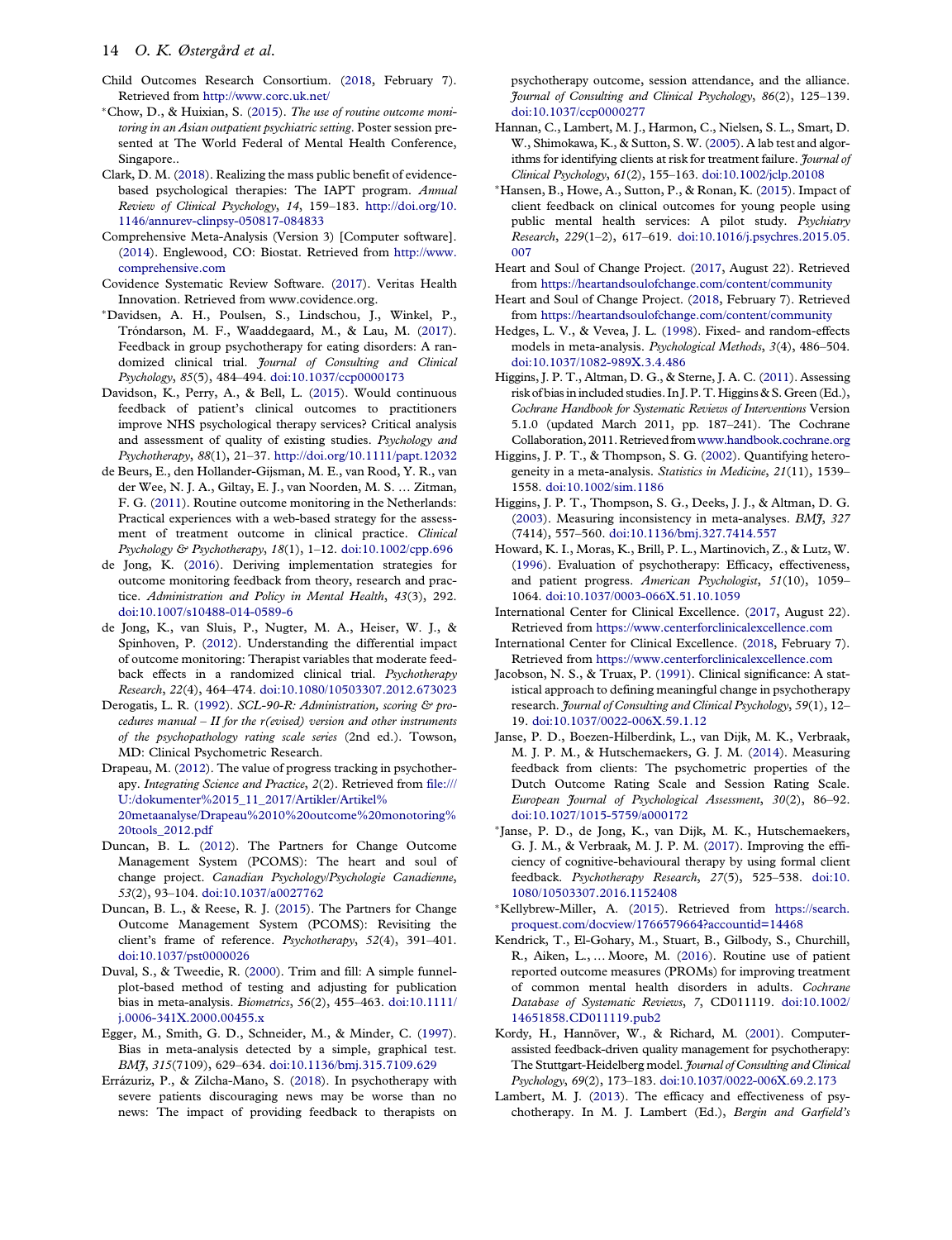<span id="page-15-0"></span>handbook of psychotherapy and behavior change (6th ed., pp. 169– 218). New York: John Wiley.

- Lambert, M. J. ([2015\)](#page-3-0). Progress feedback and the OQ-system: The past and the future. Psychotherapy, 52(4), 381–390. [doi:10.](https://doi.org/10.1037/pst0000027) [1037/pst0000027](https://doi.org/10.1037/pst0000027)
- Lambert, M. J., Morton, J. J., Hatfield, D. R., Harmon, C., Hamilton, S., Reid, R. C., … Burlingame, G. M. ([2004](#page-2-0)). Administration and scoring manual for the OQ-45.2 (Outcome Questionnaire). Salt Lake City, UT: OQ Measures, LLC.
- Lambert, M. J., & Shimokawa, K. ([2011a\)](#page-3-0). Collecting client feedback. Psychotherapy, 48(1), 72–79. [doi:10.1037/a0022238](https://doi.org/10.1037/a0022238)
- Lambert, M. J., & Shimokawa, K. [\(2011b\)](#page-3-0). Collecting client feedback. In J. C. Norcross (Ed.), Psychotherapy relationships that work: Evidence-based responsiveness (2nd ed. pp. 203–223). New York: Oxford University Press. [doi:10.1093/acprof:oso/](https://doi.org/10.1093/acprof:oso/9780199737208.003.0010) [9780199737208.003.0010](https://doi.org/10.1093/acprof:oso/9780199737208.003.0010)
- Lambert, M. J., Whipple, J. L., Vermeersch, D. A., Smart, D. W., Hawkins, E. J., Nielsen, S. L., & Goates, M. [\(2002](#page-2-0)). Enhancing psychotherapy outcomes via providing feedback on client progress: A replication. Clinical Psychology & Psychotherapy, 9(2), 91–103. [doi:10.1002/cpp.324](https://doi.org/10.1002/cpp.324)
- <sup>∗</sup>Lester, M. C. [\(2012](#page-7-0)). Retrieved from [https://search.proquest.](https://search.proquest.com/docview/1039541820?accountid=14468) [com/docview/1039541820?accountid=14468](https://search.proquest.com/docview/1039541820?accountid=14468)
- Lutz, W., Böhnke, J. R., & Köck, K. ([2011\)](#page-2-0). Lending an ear to feedback systems: Evaluation of recovery and non-response in psychotherapy in a German outpatient setting. Community Mental Health Journal, 47(3), 311–317. [doi:10.1007/s10597-010-9307-3](https://doi.org/10.1007/s10597-010-9307-3)
- Lutz, W., de Jong, K., & Rubel, J. ([2015\)](#page-2-0). Patient-focused and feedback research in psychotherapy: Where are we and where do we want to go? Psychotherapy Research, 25(6), 625–632. [doi:10.1080/10503307.2015.1079661](https://doi.org/10.1080/10503307.2015.1079661)
- Miller, S. D., & Duncan, B. L. [\(2004\)](#page-2-0). The outcome and session rating scales: Administration and scoring manual. Chicago, IL: Institute for the Study of Therapeutic Change.
- Miller, S. D., Duncan, B. L., Brown, J., Sparks, J. A., & Claud, D. A. [\(2003\)](#page-2-0). The Outcome Rating Scale: A preliminary study of the reliability, validity, and feasibility of a brief visual analog measure. Journal of Brief Therapy, 2, 91–100. Retrieved from <http://journalbrieftherapy.com/>
- Moher, D., Liberati, A., Tetzlaff, J., & Altman, D. G. ([2009](#page-4-0)). Preferred reporting items for systematic reviews and meta-analyses: The PRISMA statement. Journal of Clinical Epidemiology, 62(10), 1006–1012. [doi:10.1016/j.jclinepi.2009.06.005](https://doi.org/10.1016/j.jclinepi.2009.06.005)
- Munder, T., Brütsch, O., Leonhart, R., Gerger, H., & Barth, J. ([2013\)](#page-3-0). Researcher allegiance in psychotherapy outcome research: An overview of reviews. Clinical Psychology Review, 33(4), 501–511. [doi:10.1016/j.cpr.2013.02.002](https://doi.org/10.1016/j.cpr.2013.02.002)
- <sup>∗</sup>Murphy, K. P., Rashleigh, C. M., & Timulak, L. ([2012\)](#page-2-0). The relationship between progress feedback and therapeutic outcome in student counselling: A randomised control trial. Counselling Psychology Quarterly, 25(1), 1–18. [doi:10.1080/](https://doi.org/10.1080/09515070.2012.662349) [09515070.2012.662349](https://doi.org/10.1080/09515070.2012.662349)
- Norcross, J. C. [\(2011\)](#page-3-0). Psychotherapy relationships that work: Evidencebased responsiveness (2nd ed.). New York: Oxford University Press. [doi:10.1093/acprof:oso/9780199737208.001.0001](https://doi.org/10.1093/acprof:oso/9780199737208.001.0001)
- Norcross, J. C., & Wampold, B. E. [\(2011](#page-3-0)). Evidence-based therapy relationships: Research conclusions and clinical practices. Psychotherapy, 48(1), 98–102. [doi:10.1037/a0022161](https://doi.org/10.1037/a0022161)
- Østergård, O. K., Randa, H., & Hougaard, E. [\(2017](#page-3-0)). The effect of using the Partner for Change Outcome Management System (PCOMS) as a feedback tool in psychotherapy: protocol for a systematic review and meta-analysis. Retrieved from [http://](http://www.crd.york.ac.uk/PROSPERO/display_record.asp?ID=CRD42017069867) [www.crd.york.ac.uk/PROSPERO/display\\_record.asp?ID=](http://www.crd.york.ac.uk/PROSPERO/display_record.asp?ID=CRD42017069867) [CRD42017069867](http://www.crd.york.ac.uk/PROSPERO/display_record.asp?ID=CRD42017069867)
- Reese, R. J., Gillaspy, J. A., Owen, J. J., Flora, K. L., Cunningham, L. C., Archie, D., & Marsden, T. [\(2013\)](#page-12-0). The influence of demand characteristics and social desirability on clients'

ratings of the therapeutic alliance. Journal of Clinical Psychology, 69(7), 696–709. [doi:10.1002/jclp.21946](https://doi.org/10.1002/jclp.21946)

- <sup>∗</sup>Reese, R. J., Norsworthy, L. A., & Rowlands, S. R. [\(2009a](#page-2-0)). Does a continuous feedback system improve psychotherapy outcome? Psychotherapy: Theory, Research, Practice, Training, 46(4), 418– 431. [doi:10.1037/a0017901](https://doi.org/10.1037/a0017901)
- <sup>∗</sup>Reese, R. J., Norsworthy, L. A., & Rowlands, S. R. ([2009b](#page-2-0)). Does a continuous feedback system improve psychotherapy outcome? Psychotherapy: Theory, Research, Practice, Training, 46(4), 418– 431. [doi:10.1037/a0017901](https://doi.org/10.1037/a0017901)
- <sup>∗</sup>Reese, R. J., Toland, M. D., Slone, N. C., & Norsworthy, L. A. [\(2010\)](#page-6-0). Effect of client feedback on couple psychotherapy outcomes. Psychotherapy, 47(4), 616–630. [doi:10.1037/a0021182](https://doi.org/10.1037/a0021182)
- <sup>∗</sup>Rise, M. B., Eriksen, L., Grimstad, H., & Steinsbekk, A. ([2016\)](#page-3-0). The long-term effect on mental health symptoms and patient activation of using patient feedback scales in mental health out-patient treatment. A randomised controlled trial. Patient Education and Counseling, 99(1), 164–168. [doi:10.1016/j.pec.](https://doi.org/10.1016/j.pec.2015.07.016) [2015.07.016](https://doi.org/10.1016/j.pec.2015.07.016)
- SAMSHA. ([2017,](#page-3-0) August 22). Substance Abuse and Mental Health Administration's (SAMHSA) National Registry of Evidence-based Programs and Practices. Retrieved from <https://www.samhsa.gov/nrepp>
- <sup>∗</sup>Schuman, D. L., Slone, N. C., Reese, R. J., & Duncan, B. L. [\(2015](#page-7-0)). Efficacy of client feedback in group psychotherapy with soldiers referred for substance abuse treatment. Psychotherapy Research, 25(4), 396–407. [doi:10.1080/10503307.2014.900875](https://doi.org/10.1080/10503307.2014.900875)
- Seidel, J. A., Andrews, W. P., Owen, J., Miller, S. D., & Buccino, D. L. ([2017](#page-2-0)). Preliminary validation of the Rating of Outcome Scale and equivalence of ultra-brief measures of well-being. Psychological Assessment, 29(1), 65–75. [doi:10.1037/pas0000311](https://doi.org/10.1037/pas0000311)
- <sup>∗</sup>She, Z., Duncan, B. L., Reese, R. J., Sun, Q., Shi, Y., Jiang, G. … Clements, A. L. [\(2018](#page-2-0)). Client feedback in China: A randomized clinical trial in a college counseling center. Journal of Counseling Psychology. Advance online publication. [doi:10.](https://doi.org/10.1037/cou0000300) [1037/cou0000300](https://doi.org/10.1037/cou0000300)
- Shimokawa, K., Lambert, M. J., & Smart, D. W. ([2010\)](#page-3-0). Enhancing treatment outcome of patients at risk of treatment failure: Meta-analytic and mega-analytic review of a psychotherapy quality assurance system. Journal of Consulting and Clinical Psychology, 78(3), 298–311. [doi:10.1037/a0019247](https://doi.org/10.1037/a0019247)
- <sup>∗</sup>Slone, N. C., Reese, R. J., Mathews-Duvall, S., & Kodet, J. [\(2015\)](#page-8-0). Evaluating the efficacy of client feedback in group psychotherapy. Group Dynamics, 19(2), 122–136. [doi:10.1037/](https://doi.org/10.1037/gdn0000026) [gdn0000026](https://doi.org/10.1037/gdn0000026)
- Swift, J. K., & Greenberg, R. P. [\(2012\)](#page-1-0). Premature discontinuation in adult psychotherapy: A meta-analysis. Journal of Consulting and Clinical Psychology, 80(4), 547–559. [doi:10.](https://doi.org/10.1037/a0028226) [1037/a0028226](https://doi.org/10.1037/a0028226)
- Tam, H. E., & Ronan, K. [\(2017](#page-3-0)). The application of a feedbackinformed approach in psychological service with youth: Systematic review and meta-analysis. Clinical Psychology Review, 55, 41–55. [doi:10.1016/j.cpr.2017.04.005](https://doi.org/10.1016/j.cpr.2017.04.005)
- Tasma, M., Swart, M., Wolters, G., Liemburg, E., Bruggeman, R., Knegtering, H., & Castelein, S. [\(2016\)](#page-2-0). Do routine outcome monitoring results translate to clinical practice? A cross-sectional study in patients with a psychotic disorder. BMC Psychiatry, 16, 107. [doi:10.1186/s12888-](https://doi.org/10.1186/s12888-016-0817-6) [016-0817-6](https://doi.org/10.1186/s12888-016-0817-6)
- <sup>∗</sup>Van Oenen, F. J., Schipper, S., van, R., Schoevers, R., Visch, I., Peen, J., & Dekker, J. ([2016\)](#page-3-0). Feedback-informed treatment in emergency psychiatry; a randomised controlled trial. BMC Psychiatry, 16, 110. [doi:10.1186/s12888-016-0811-z](https://doi.org/10.1186/s12888-016-0811-z)
- <sup>∗</sup>Winkelhorst, Y., Hafkenscheid, A., & de Groot, E. ([2013\)](#page-6-0). Verhoogt Routine Process Monitoring (RPM) de effectiviteit van behandeling. Tijdschrift voor Psychotherapie, 39(3), 146– 156. <https://doi.org/10.1007/s12485-013-0028-2>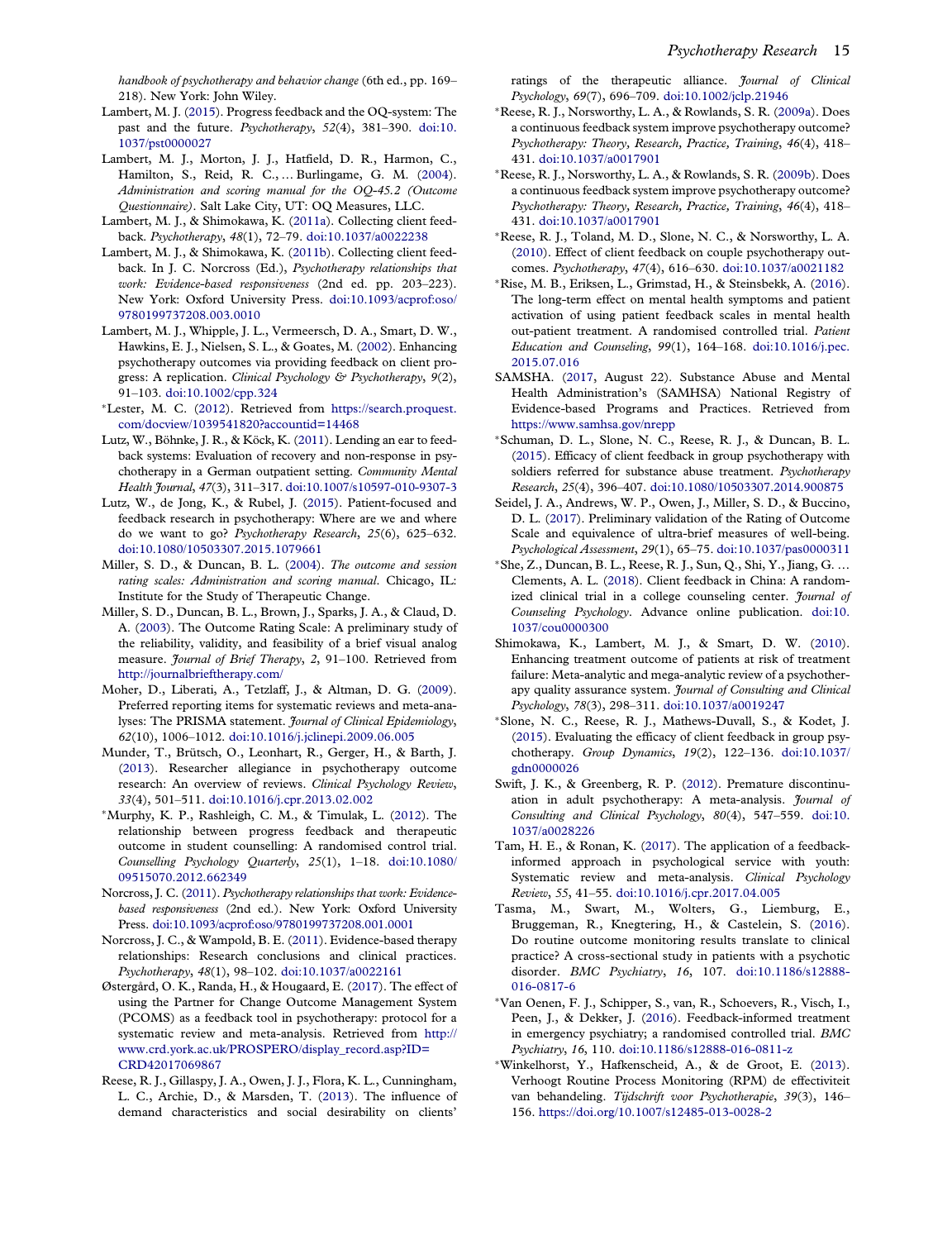### Appendix

Risk of Bias. Assessment of bias according to the Cochrane criteria is summarized in [Table AI](#page-17-0). In general, the RCTs had an adequate or unclear sequence generation and allocation concealment. None of the studies was able to blind the participants as to treatment since this is not possible with psychological interventions. As a substitute for client blindness of allocation in psychotherapy research, comparability of treatment credibility is sometimes checked, but this was not performed in any of the studies. Davidsen et al. ([2017\)](#page-14-0) used blinded assessment of their primary outcome (eating disorder symptoms), but this measure was not used in the present meta-analysis. Outcomes used in the analyses were all client-reported. The risk of incomplete outcome data (attrition bias) was high in six studies and unclear in seven studies, mainly due to a different number of missing data in the PCOMS and the

control group and/or due to lack of information about how many participants were randomized to the PCOMS and the control group, respectively. In general, the risk of selective reporting was judged to be low because most studies reported on all outcome measures used.<sup>1</sup> The risk of other bias was rated as high in eight studies using the ORS as the only outcome measure and in three other studies. In summary, there was a high risk of bias in most studies, primarily due to lack of blinding of outcome assessment, incomplete outcome data, and other bias.

### Note

 $1$  In contrast to the meta-analysis by Kendrick et al. [\(2016](#page-14-0)) we did not rate the risk of reporting bias as high if the SRS outcome was not reported because we consider the SRS to be a process, rather than an outcome measure.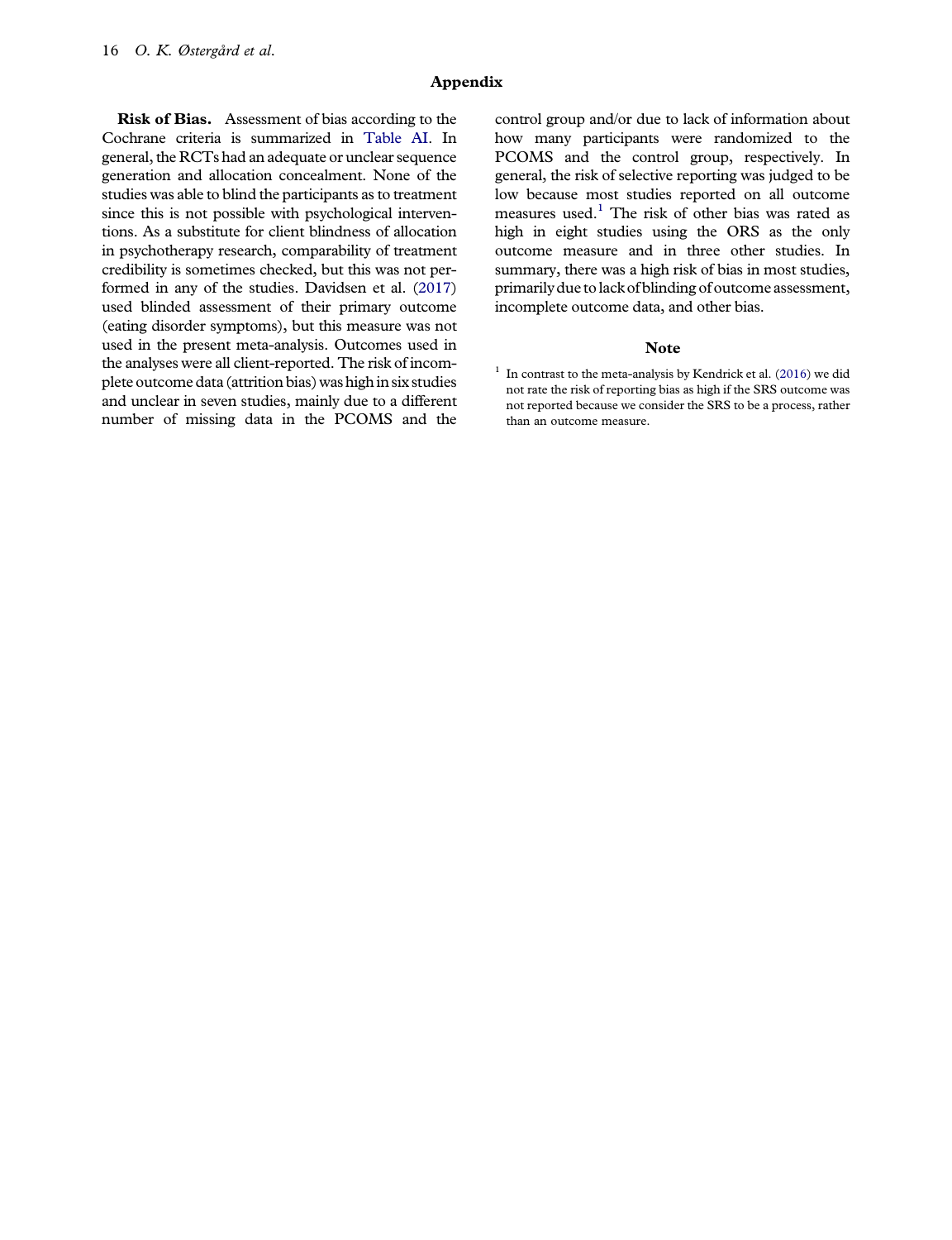<span id="page-17-0"></span>

|  |  |  | Table AI. Risk of bias summary. |
|--|--|--|---------------------------------|
|--|--|--|---------------------------------|

| Random<br>sequence<br>generation     | $+$                      | $+$                           | $+$                         |                                       | ∍              | $+$                       | $+$                       | $+$                       | - 2                      | $+$                     |                            |                        | $\overline{\phantom{a}}$ | $+$                          |                            |                           |                          |                                |
|--------------------------------------|--------------------------|-------------------------------|-----------------------------|---------------------------------------|----------------|---------------------------|---------------------------|---------------------------|--------------------------|-------------------------|----------------------------|------------------------|--------------------------|------------------------------|----------------------------|---------------------------|--------------------------|--------------------------------|
| Allocation<br>concealment            | $+$                      | $+$                           | $+$                         | $\rightarrow$                         | $\overline{ }$ | P                         | $+$                       | P                         | $\cdot$                  | $+$                     | ∍                          | - 2                    |                          |                              |                            |                           |                          |                                |
| Blinding of<br>participants          |                          |                               |                             |                                       |                |                           |                           |                           |                          |                         |                            |                        |                          |                              |                            |                           |                          |                                |
| Blinding of<br>outcome<br>assessment |                          |                               |                             |                                       |                |                           |                           |                           |                          |                         |                            |                        |                          |                              |                            |                           |                          |                                |
| Incomplete<br>outcome<br>data        | $+$                      | $+$                           | $+$                         | $\overline{\phantom{0}}$              |                |                           |                           |                           | $\rightarrow$            | $\rightarrow$           | -2                         | $+$                    |                          |                              |                            |                           |                          |                                |
| Selective<br>reporting               |                          | $+$                           | $\ddot{}$                   | $+$                                   | $+$            | $+$                       | $^{+}$                    | $+$                       | $\overline{+}$           |                         | $+$                        |                        |                          |                              | $+$                        | $\overline{ }$            | $+$                      | $+$                            |
| Other bias                           |                          |                               |                             |                                       |                |                           |                           |                           |                          |                         |                            |                        |                          |                              |                            |                           |                          |                                |
|                                      | Anker<br>et al.,<br>2009 | Brattland,<br>et al.,<br>2018 | Davidsen<br>et al.,<br>2017 | Kellybrew- Lester,<br>Miller,<br>2015 | 2012           | Murphy<br>et al.,<br>2012 | Reese<br>et al.,<br>2009a | Reese<br>et al.,<br>2009b | Reese<br>et al.,<br>2010 | Rise<br>et al.,<br>2016 | Schuman<br>et al.,<br>2015 | She<br>et al.,<br>2018 | Slone<br>et al.,<br>2015 | van Oenen<br>et al.,<br>2016 | Chow &<br>Huixian,<br>2015 | Hansen<br>et al.,<br>2015 | Janse<br>et al.,<br>2017 | Winkelhorst<br>et al.,<br>2013 |

Note. +, Risk of bias low; ?, Risk of bias uncertain; <sup>−</sup>, Risk of bias high.